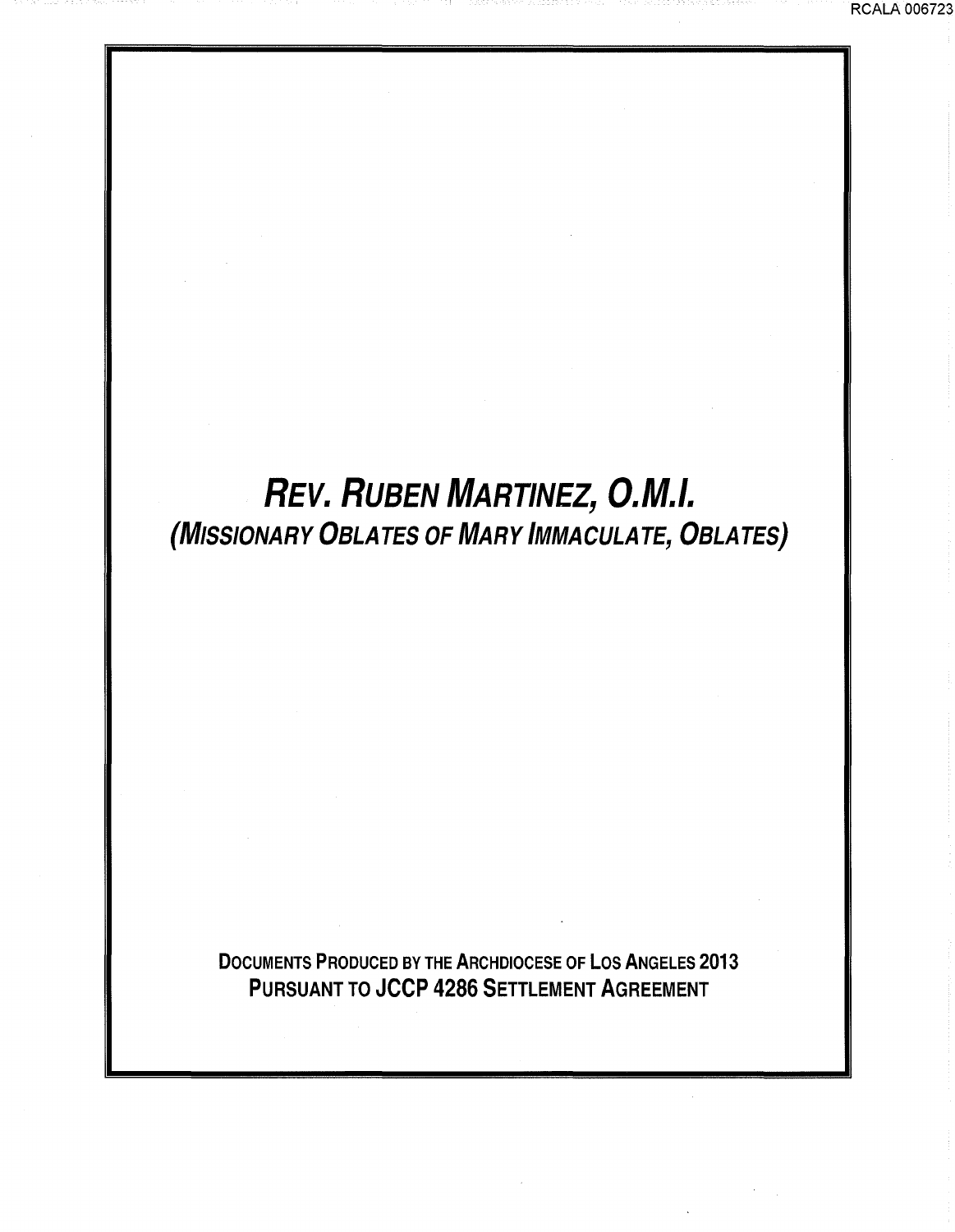## **Vicar for Clergy Database**

Clergy Assignment Record (Detailed)

## **Rev Ruben Martinez, O.M.I.**

Current Primary Assignment Birth Date 1/1/1901 Birth Place Diaconate Ordination Priesthood Ordination Diocese Name Date of Incardination Religious Community Ritual Ascription Ministry Status Oblates of Mary Immaculate Latin Age: 112 Deanery: 0 Canon State Left Archdiocese Relig. Order Priest *Incard Process* Begin Pension Date **Seminary** Ethnicity English **Fingerprint Verification and Safeguard Training** 

Date Background Check Virtus Training Date

### **Assignment History**

| Assignment<br>Left Archdiocese                                                                    | <b>Beginning Date</b><br>1/1/1992 | <b>Completion Date</b> |
|---------------------------------------------------------------------------------------------------|-----------------------------------|------------------------|
| Holy Family Catholic Church, Wilmington Associate Pastor (Parochial<br>Vicar), Active Service     | 9/1/1986                          | 12/31/1992             |
| Holy Family Catholic Church, Wilmington Administrator Pro Tem, Active<br>Service                  | 9/1/1985                          | 8/31/1986              |
| Holy Family Catholic Church, Wilmington Associate Pastor (Parochial<br>Vicar), Active Service     | 8/1/1982                          | 8/31/1985              |
| Mary Immaculate Catholic Church, Pacoima Associate Pastor (Parochial<br>Vicar), Active Service    | 9/1/1974                          | 7/31/1982              |
| Holy Family Catholic Church, Wilmington Associate Pastor (Parochial<br>Vicar), Active Service     | 6/30/1972                         | 8/31/1974              |
| St. Ferdinand Catholic Church, San Fernando Associate Pastor (Parochial<br>Vicar), Active Service | 9/1/1970                          | 6/29/1972              |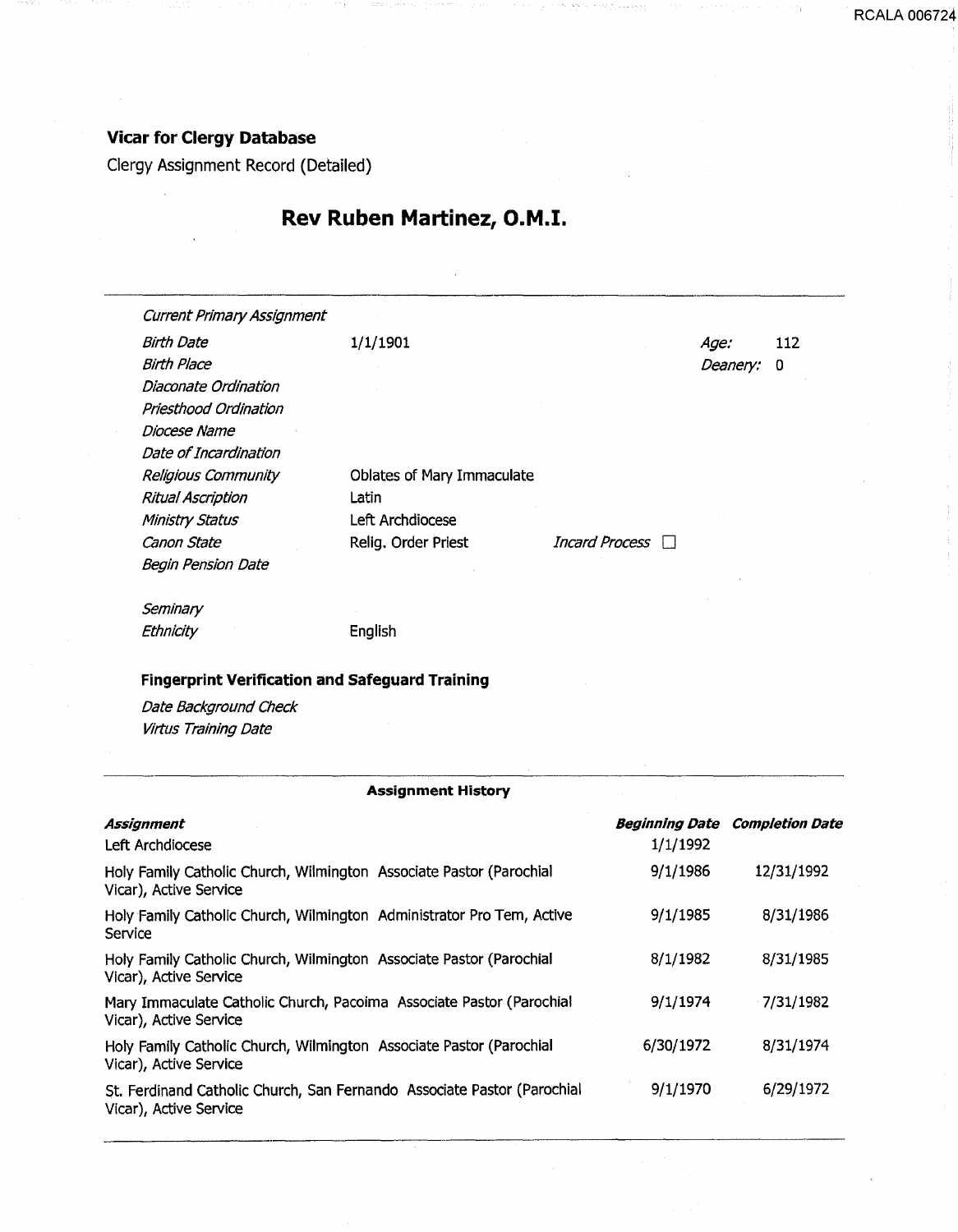**RCALA 006725** 

0.

| CMOB#                             | 259                                                                                                                                                                                                                                                                                                                                          |  |
|-----------------------------------|----------------------------------------------------------------------------------------------------------------------------------------------------------------------------------------------------------------------------------------------------------------------------------------------------------------------------------------------|--|
| Considered by CMOB                |                                                                                                                                                                                                                                                                                                                                              |  |
| <b>Inactive Date</b>              |                                                                                                                                                                                                                                                                                                                                              |  |
|                                   | Case Name Email Accusation                                                                                                                                                                                                                                                                                                                   |  |
| <b>Active Case?</b>               |                                                                                                                                                                                                                                                                                                                                              |  |
| <b>Priest Name</b>                | Martinez, Ruben, O.M.I.                                                                                                                                                                                                                                                                                                                      |  |
| <b>DOB</b>                        | 1/1/1901                                                                                                                                                                                                                                                                                                                                     |  |
| Ethnicity                         | English                                                                                                                                                                                                                                                                                                                                      |  |
| <b>Diocese</b>                    |                                                                                                                                                                                                                                                                                                                                              |  |
| <b>Canon State</b>                | Religious Order Priest                                                                                                                                                                                                                                                                                                                       |  |
| Religious Order                   | Oblates of Mary Immaculate                                                                                                                                                                                                                                                                                                                   |  |
| <b>Incardination</b>              |                                                                                                                                                                                                                                                                                                                                              |  |
| Date Of Ordination                |                                                                                                                                                                                                                                                                                                                                              |  |
| <b>Clergy Status</b>              | Left Archdiocese                                                                                                                                                                                                                                                                                                                             |  |
| <b>Clergy</b> (Faculties)         |                                                                                                                                                                                                                                                                                                                                              |  |
| Religious                         |                                                                                                                                                                                                                                                                                                                                              |  |
| <b>Diocesan</b>                   |                                                                                                                                                                                                                                                                                                                                              |  |
| <b>Description</b>                |                                                                                                                                                                                                                                                                                                                                              |  |
| <b>Deacon</b>                     |                                                                                                                                                                                                                                                                                                                                              |  |
| DOB                               |                                                                                                                                                                                                                                                                                                                                              |  |
| <b>Diocese</b>                    |                                                                                                                                                                                                                                                                                                                                              |  |
| - Ethnicity                       |                                                                                                                                                                                                                                                                                                                                              |  |
| <b>Ordination</b>                 |                                                                                                                                                                                                                                                                                                                                              |  |
| <b>Status</b>                     |                                                                                                                                                                                                                                                                                                                                              |  |
| Date Referred to Vicar            | 6/4/2012                                                                                                                                                                                                                                                                                                                                     |  |
| Date Of Alleged Incident          | 1982-1984                                                                                                                                                                                                                                                                                                                                    |  |
| <b>Alleged Victim</b>             | Youth - Male                                                                                                                                                                                                                                                                                                                                 |  |
| <b>Multiple Victims</b>           | ٦                                                                                                                                                                                                                                                                                                                                            |  |
| Accusers                          |                                                                                                                                                                                                                                                                                                                                              |  |
| <b>Investigation Complete</b>     | $\vert$ $\vert$                                                                                                                                                                                                                                                                                                                              |  |
| <b>Investigator Name</b>          |                                                                                                                                                                                                                                                                                                                                              |  |
| <b>Removed From Ministry</b>      | П                                                                                                                                                                                                                                                                                                                                            |  |
| <b>Date Removed From Ministry</b> |                                                                                                                                                                                                                                                                                                                                              |  |
| <b>Date Returned To Ministry</b>  |                                                                                                                                                                                                                                                                                                                                              |  |
| <b>Case Disposition</b>           |                                                                                                                                                                                                                                                                                                                                              |  |
| <b>DispositionComments</b>        |                                                                                                                                                                                                                                                                                                                                              |  |
| <b>Intervention</b>               | $\Box$                                                                                                                                                                                                                                                                                                                                       |  |
|                                   | Description <sup>REDACTED</sup> received an email in June 2012 alleging that adult male born in 1972<br>was sexually molested in 1982-1984 by Fr. X who was serving in an ADLA<br>parish at the time. VAM advised victim of his right to report to authorities<br>and referred the matter to the Order Vicar Provincial. Fr. X left the ADLA |  |

*Case Status* 

in 1992.

*Wednesday, August 01, 2012 Page 1 of 2*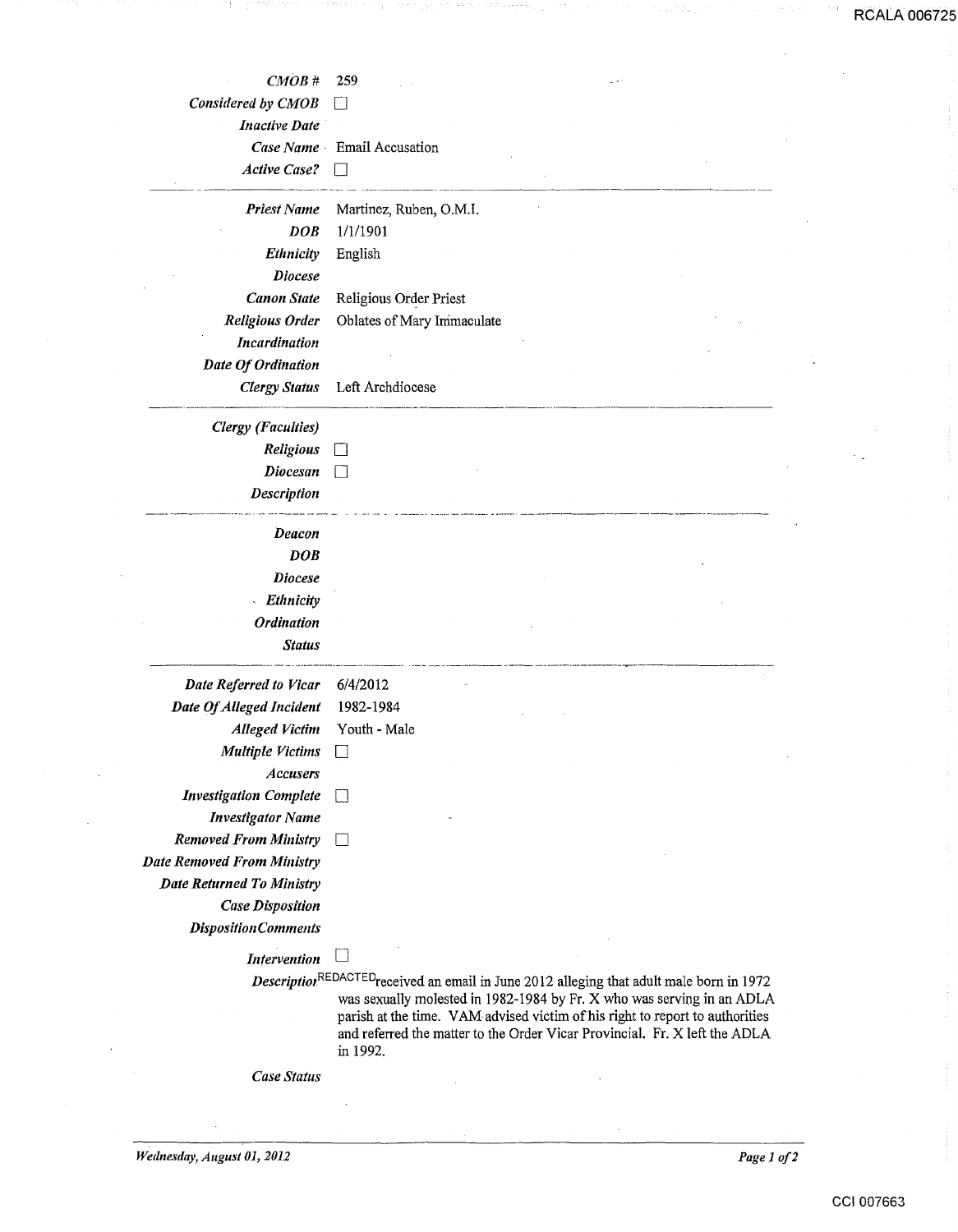*Follow U, Follow Up Date Legal Proceedings Legal Proceedings? Court Cases Settled Response Response Date Sent To Rome?* D *Canonical Trial* D *Canonical Disposition Page* 

*Date Sent To Rome Canonical Trial Date*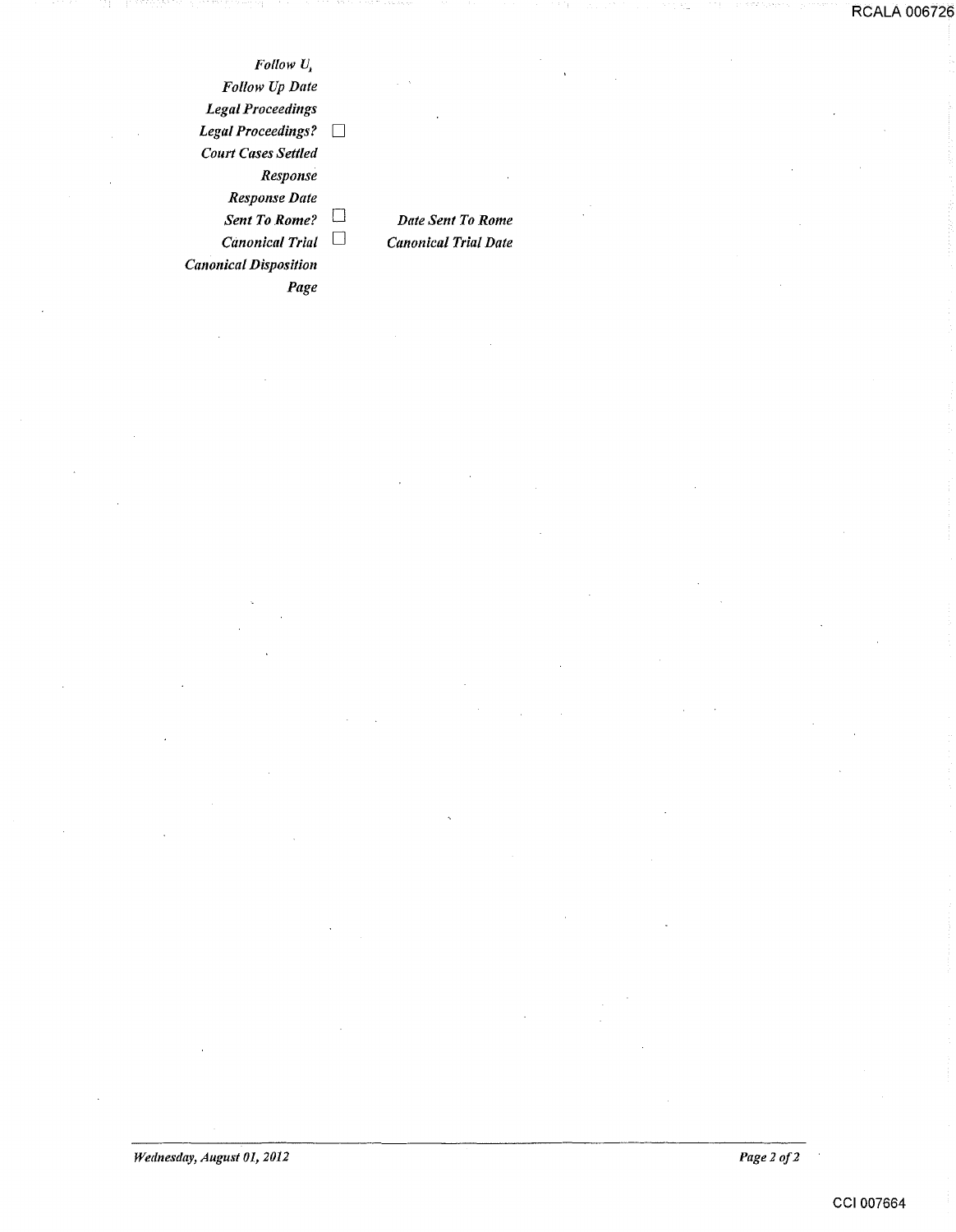## **Vicar for Clergy Database**

Clergy Assignment Record

# **Rev Ruben Martinez, O.M.I.**

| <b>Current Primary Assignment</b> |                            |                | Age     | 111 |
|-----------------------------------|----------------------------|----------------|---------|-----|
| <b>Birth Date</b>                 | 1/1/1901                   |                | Deanery | 0   |
| <b>Birth City</b>                 |                            |                |         |     |
| Diaconate Ordination              |                            |                |         |     |
| Priesthood Ordination             |                            |                |         |     |
| Diocese Name                      |                            |                |         |     |
| Date of Incardination             |                            |                |         |     |
| Religious Community               | Oblates of Mary Immaculate |                |         |     |
| <b>Ritual Ascription</b>          | Latin                      |                |         |     |
| <b>Ministry Status</b>            | Left Archdiocese           |                |         |     |
| Seminary                          |                            |                |         |     |
| Ethnicity                         | English                    |                |         |     |
| Canon State                       | Relig. Order Priest        | Incard Process |         |     |
| <b>Begin Pension Date</b>         |                            |                |         |     |

## **Fingerprint Verification and Safeguard Training**

Date Background Check Safeguard Training

## **Assignment History**

| <b>Assignment</b>                                                                                 |           | Beginning Date Completion Date |
|---------------------------------------------------------------------------------------------------|-----------|--------------------------------|
| Left Archdiocese                                                                                  | 1/1/1992  |                                |
| Holy Family Catholic Church, Wilmington Associate Pastor (Parochial<br>Vicar), Active Service     | 9/1/1986  | 12/31/1992                     |
| Holy Family Catholic Church, Wilmington Administrator Pro Tem, Active<br>Service                  | 9/1/1985  | 8/31/1986                      |
| Holy Family Catholic Church, Wilmington Associate Pastor (Parochial<br>Vicar), Active Service     | 8/1/1982  | 8/31/1985                      |
| Mary Immaculate Catholic Church, Pacoima Associate Pastor (Parochial<br>Vicar), Active Service    | 9/1/1974  | 7/31/1982                      |
| Holy Family Catholic Church, Wilmington Associate Pastor (Parochial<br>Vicar), Active Service     | 6/30/1972 | 8/31/1974                      |
| St. Ferdinand Catholic Church, San Fernando Associate Pastor (Parochial<br>Vicar), Active Service | 9/1/1970  | 6/29/1972                      |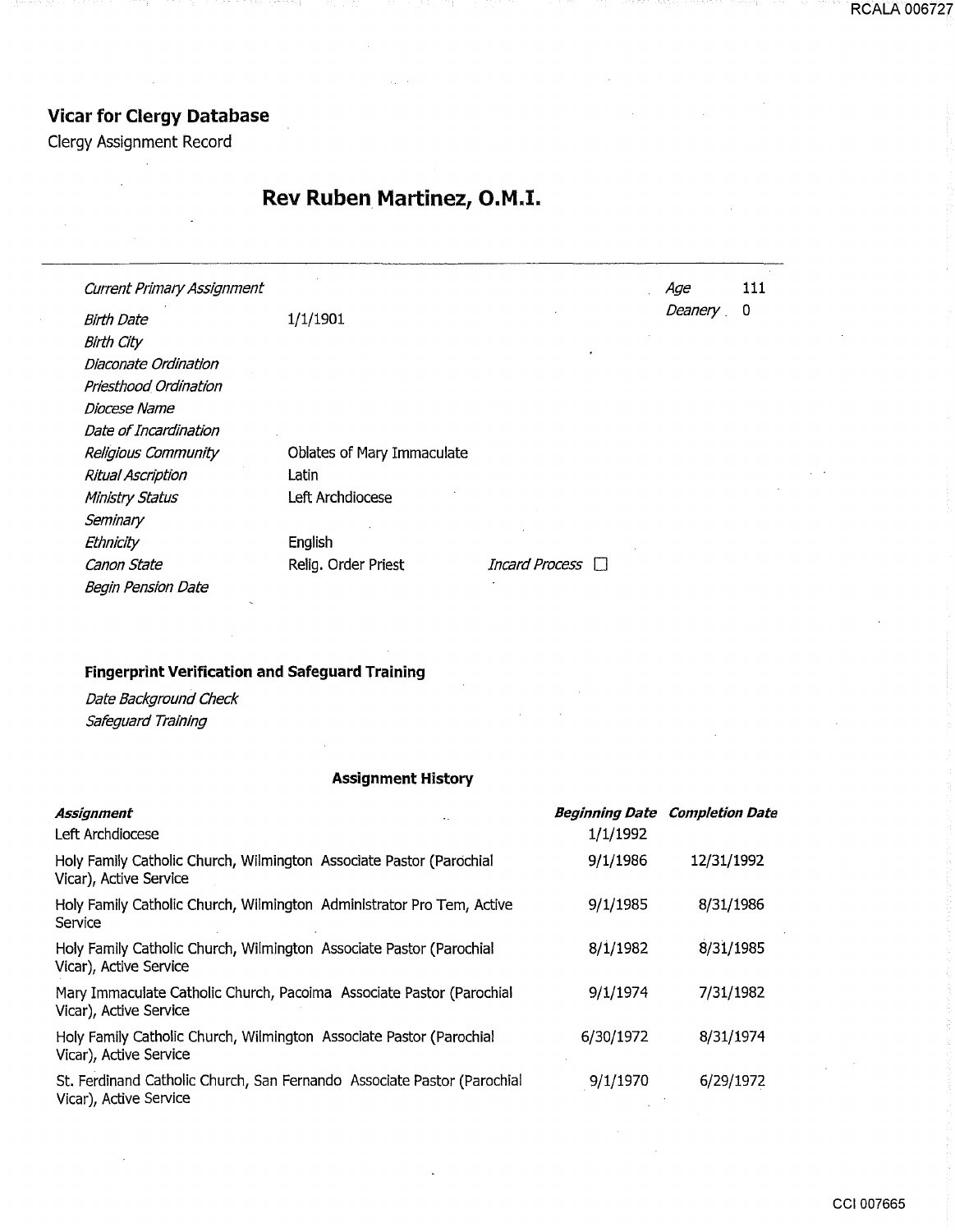n. 4f *\_N; i-./t: r;J/9* Zc-ACCUSED NAME:  $K$  Kuken Muttney On I DATE: 6/4/2

 $\overline{\phantom{a}}$ 

CONFIDENTIAL



## ARCHDIOCESE OF LOS ANGELES .Child Abuse Report- Internal Routing Form

| Sexual abuse:<br>Physical abuse:<br>Harassment:<br><b>Brief Summary:</b><br>To:<br><b>REDACTED</b><br>Msgr. Lorenzo Miranda - Vicar for Clergy<br><b>REDACTED</b><br><b>REDACTED</b><br><b>KLUAVILU</b><br>Office:<br>Submitted by<br>Date distributed: $4-4-40$<br><b>Comments:</b> | This report involves allegations of:<br>Current Minor and Church Employee/volunteer<br><b>Current Minor and Priest</b><br>Past Minor and Priest<br>Past Minor and Religious Brother<br>Past Minor and Religious Sister<br>Adult/Adult Case<br>Other |
|--------------------------------------------------------------------------------------------------------------------------------------------------------------------------------------------------------------------------------------------------------------------------------------|-----------------------------------------------------------------------------------------------------------------------------------------------------------------------------------------------------------------------------------------------------|
|                                                                                                                                                                                                                                                                                      |                                                                                                                                                                                                                                                     |
|                                                                                                                                                                                                                                                                                      |                                                                                                                                                                                                                                                     |
|                                                                                                                                                                                                                                                                                      |                                                                                                                                                                                                                                                     |
|                                                                                                                                                                                                                                                                                      | Theone will address settlement beguest                                                                                                                                                                                                              |

Revised: 10/5/2011  $\mathcal{L}_{\mathcal{A}}$ 

 $\mathcal{L}$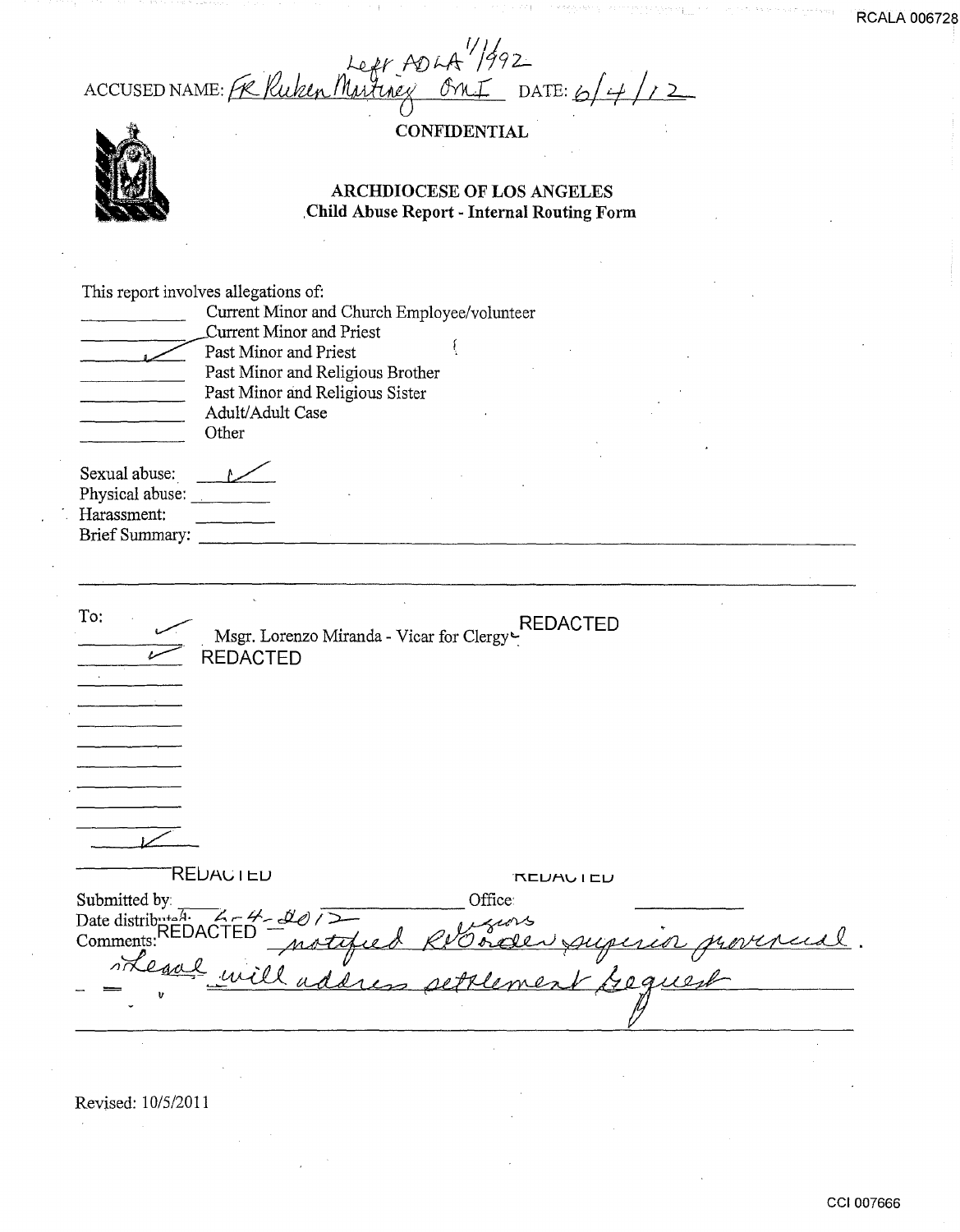

## ARCHDIOCESE OF LOS ANGELES CHILD ABUSE AND NEGLECT REPORTING FORM

| <b>MANDATORY</b>                             | NON-MANDATORY                                                                                                                                                      |  |  |
|----------------------------------------------|--------------------------------------------------------------------------------------------------------------------------------------------------------------------|--|--|
|                                              |                                                                                                                                                                    |  |  |
| Date Reported to the Archdiocese:            | May 31, 2012                                                                                                                                                       |  |  |
|                                              |                                                                                                                                                                    |  |  |
| Reported to Archdiocese by:                  | Victim                                                                                                                                                             |  |  |
| Alleged Victim:                              | FREDACTED                                                                                                                                                          |  |  |
| Current Address:                             |                                                                                                                                                                    |  |  |
| Telephone:                                   |                                                                                                                                                                    |  |  |
| Date of Birth:                               | Approximately 1972                                                                                                                                                 |  |  |
| Alleged Perpetrator:                         | Fr. Ruben Martinez, OMI                                                                                                                                            |  |  |
| Reported Date of Incident: (s)               | 1982-1984                                                                                                                                                          |  |  |
| Reported Circumstances of<br>Incident(s):    | Email indicates REDACTED alleges sexual molestation in 1928-1984 when he was<br>about 10-12 years old by Fr. Ruben Martinez at Holy Family Church in<br>Wilmington |  |  |
|                                              |                                                                                                                                                                    |  |  |
| Reported Type of Abuse or Neglect:           | Sexual                                                                                                                                                             |  |  |
| Reports to Public Authorities with<br>dates: | Advised right to report to authorities and police letter to be done by legal                                                                                       |  |  |
| Comments:                                    | Referred matter tcREDACTED                                                                                                                                         |  |  |
|                                              | Victims email was also address tcREDACTED<br>requesting settlement/legal matters.                                                                                  |  |  |
|                                              |                                                                                                                                                                    |  |  |
| Report initiated by:                         | <b>REDACTED</b>                                                                                                                                                    |  |  |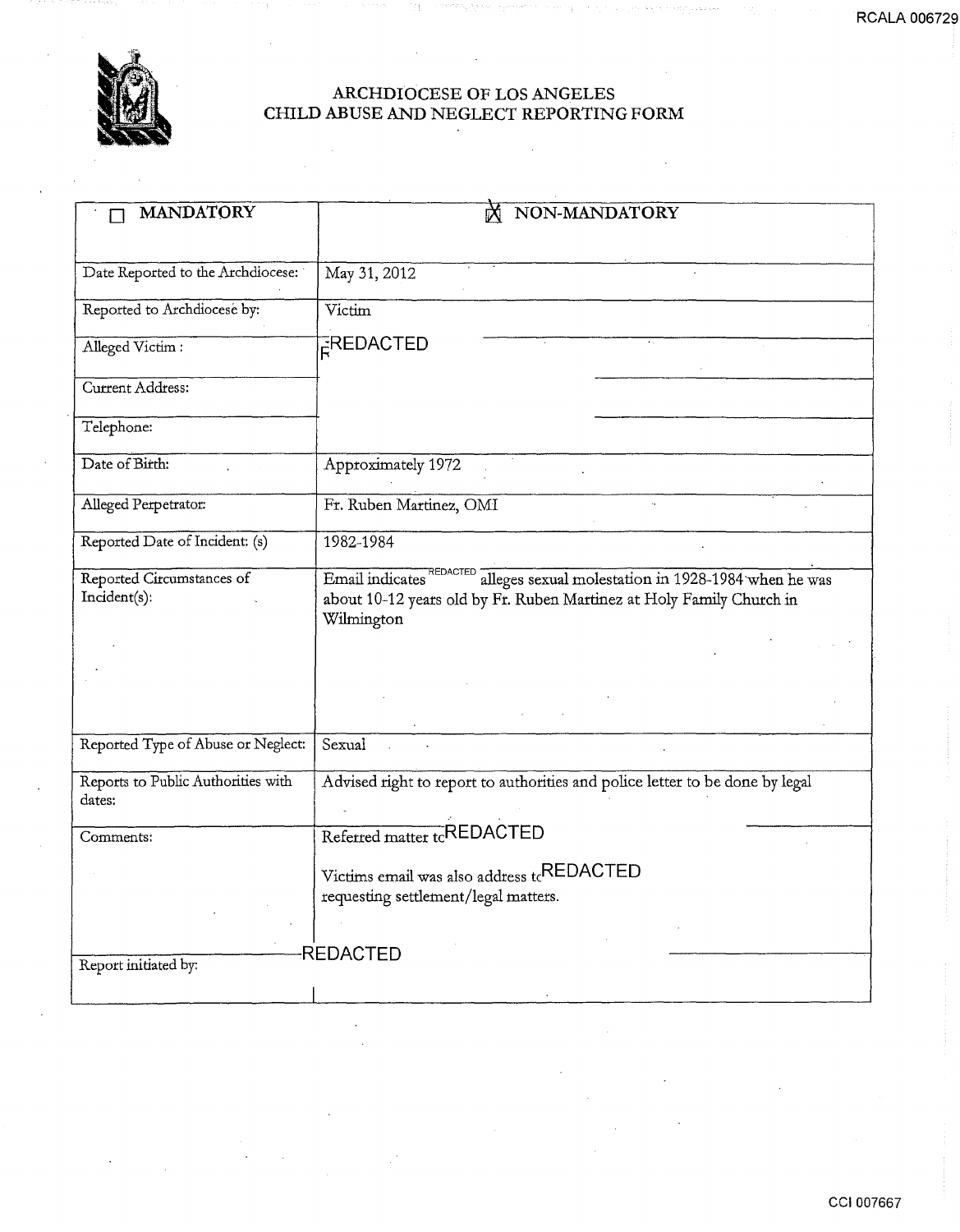| $CMOB \# 446$                     |                                                                                                                                                            |
|-----------------------------------|------------------------------------------------------------------------------------------------------------------------------------------------------------|
| Considered by CMOB                |                                                                                                                                                            |
| <b>Inactive Date</b>              |                                                                                                                                                            |
| Case Name                         | Abused Altar Boy                                                                                                                                           |
| <b>Active Case?</b>               | ☑                                                                                                                                                          |
|                                   |                                                                                                                                                            |
| <b>Priest Name</b>                | Martinez, Ruben, O.M.I.                                                                                                                                    |
| <b>DOB</b>                        | 1/1/1901                                                                                                                                                   |
| Ethnicity                         | English                                                                                                                                                    |
| <b>Diocese</b>                    |                                                                                                                                                            |
| <b>Canon State</b>                | Religious Order Priest                                                                                                                                     |
| <b>Religious Order</b>            | Oblates of Mary Immaculate                                                                                                                                 |
| <b>Incardination</b>              |                                                                                                                                                            |
| Date Of Ordination                |                                                                                                                                                            |
| <b>Clergy Status</b>              | Left Archdiocese                                                                                                                                           |
| <b>Clergy</b> (Faculties)         | ١                                                                                                                                                          |
| Religious                         |                                                                                                                                                            |
| <b>Diocesan</b>                   | Li                                                                                                                                                         |
| <b>Description</b>                |                                                                                                                                                            |
|                                   |                                                                                                                                                            |
| Deacon                            |                                                                                                                                                            |
| <b>DOB</b>                        |                                                                                                                                                            |
| <b>Diocese</b>                    |                                                                                                                                                            |
| <b>Ethnicity</b>                  |                                                                                                                                                            |
| <b>Ordination</b>                 |                                                                                                                                                            |
| <b>Status</b>                     |                                                                                                                                                            |
|                                   |                                                                                                                                                            |
| Date Referred to Vicar            | 1/12/2012                                                                                                                                                  |
| Date Of Alleged Incident          | 1970-1972                                                                                                                                                  |
| <b>Alleged Victim</b>             | Youth - Male                                                                                                                                               |
| <b>Multiple Victims</b>           | $\Box$                                                                                                                                                     |
| <b>Accusers</b>                   |                                                                                                                                                            |
| <b>Investigation Complete</b>     |                                                                                                                                                            |
| <b>Investigator Name</b>          |                                                                                                                                                            |
| <b>Removed From Ministry</b>      |                                                                                                                                                            |
| <b>Date Removed From Ministry</b> |                                                                                                                                                            |
| <b>Date Returned To Ministry</b>  |                                                                                                                                                            |
| <b>Case Disposition</b>           |                                                                                                                                                            |
| <b>DispositionComments</b>        |                                                                                                                                                            |
| <b>Intervention</b>               |                                                                                                                                                            |
| <b>Description</b>                | REDACTED received a report in January 2012 from a now 52 year old male who                                                                                 |
|                                   | alleged that, when he was an altar boy in the ADLA and regularly served a 7<br>am mass. Fr. Y would suggest that he wait in the prior compare for the hove |

am mass, Fr. X would suggest that he wait in the priest's room for the boy's father to pick him up. Fr. X(an order priest who left the ADLA in 1992) offered to show him wrestling moves which involved both of them stripping to their underwear and engaging in inappropriate moves (groping, genital oral sex contact). Abuse stopped after the victim's father got into a car accident and could no longer drive him to the church to serve mass. Counseling requested; $REDACTED$  coordinate with Fr. X's order.

RCALA 006730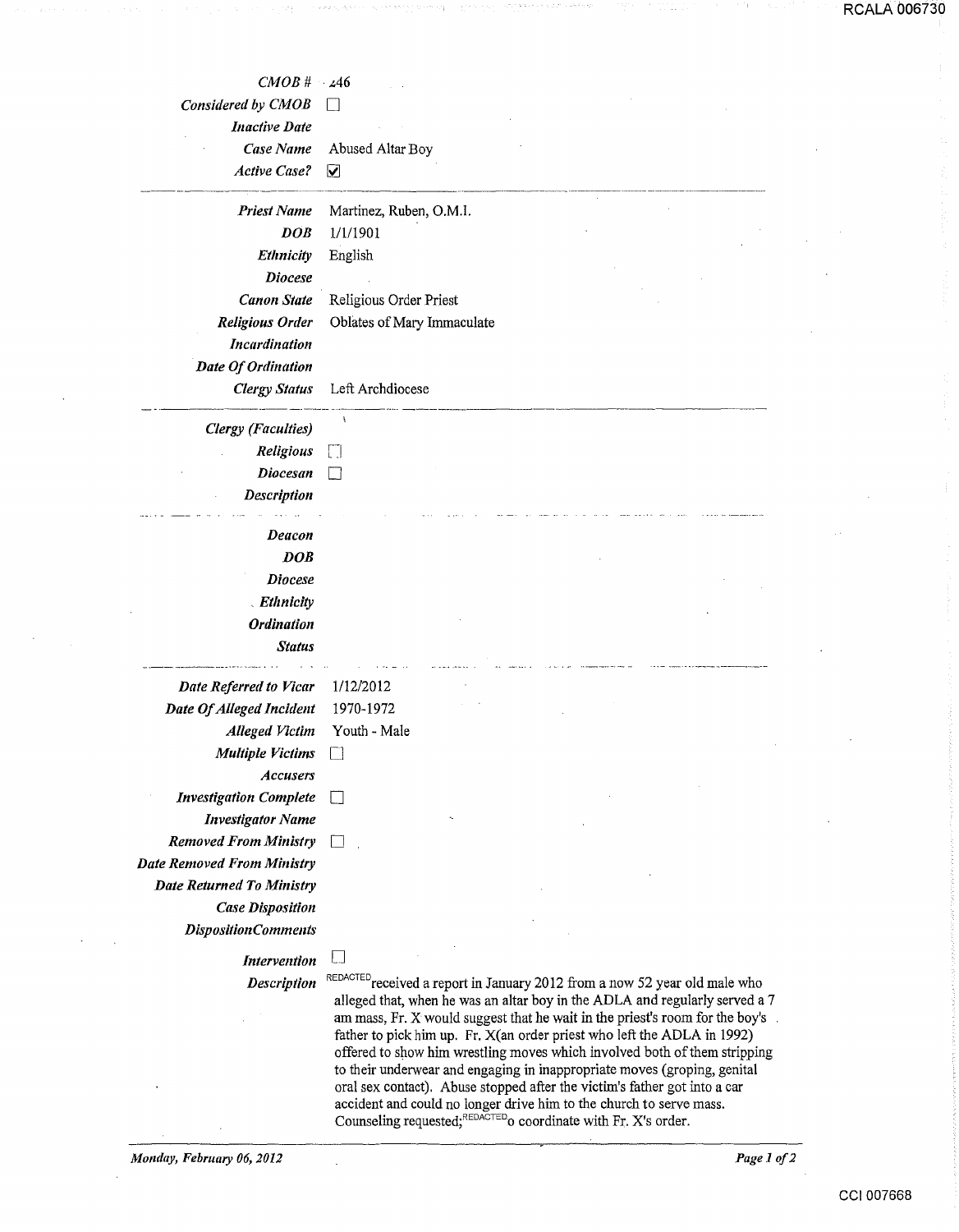### *Case Status*

*Follow Up Follow Up Date Legal Proceedings*  Legal Proceedings? *Court Cases Settled Response Response Date Sent To Rome?*  $\Box$ *Canonical Trial* D *Canonical Disposition Page* 

*Date Sent To Rome Canonical Trial Date* 

*Monday, February 06, 2012* 

 $\sim$ 

*Page 2 of2*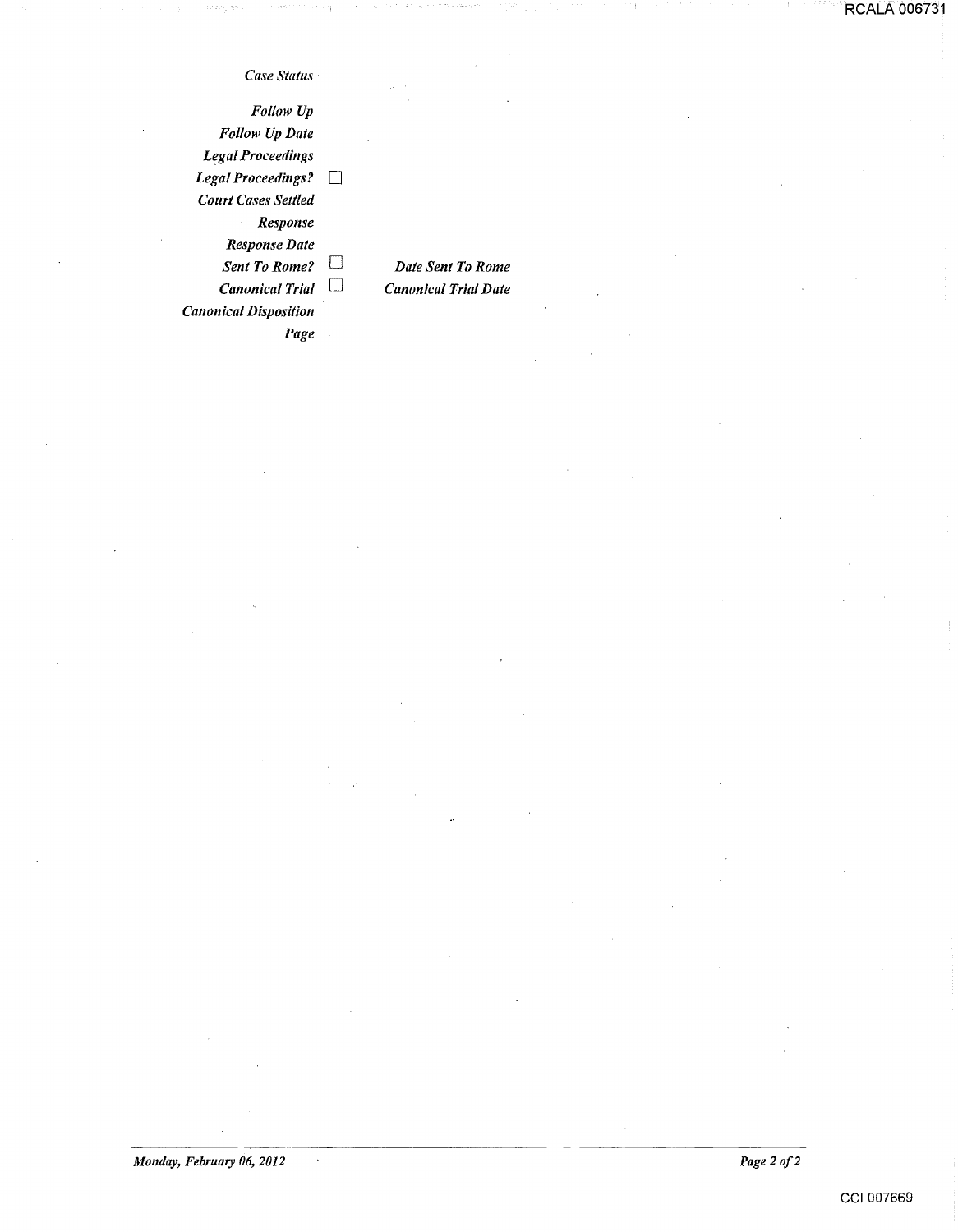| LFFT ADLA 1992<br>Ani T                           |  |
|---------------------------------------------------|--|
| ACCUSED NAME: FR. RUB & MARTINEZ, DATE: 1-17-2012 |  |

## **CONFIDENTIAL**

## ARCHDIOCESE OF LOS ANGELES Child Abuse Report - Internal Routing Form

| مما                                                                    | This report involves allegations of:<br>Current Minor and Church Employee/volunteer<br><b>Current Minor and Priest</b><br>Past Minor and Priest<br>Past Minor and Religious Brother<br>Past Minor and Religious Sister<br>Adult/Adult Case<br>Other |
|------------------------------------------------------------------------|-----------------------------------------------------------------------------------------------------------------------------------------------------------------------------------------------------------------------------------------------------|
| Sexual abuse:<br>Physical abuse:<br>Harassment:<br>Brief Summary: Meno | $\frac{V}{V}$<br>obreve<br>9.70s<br>be preest in early                                                                                                                                                                                              |
| To:                                                                    | Msgr. Lorenzo Miranda - Vicar for Clergy LREDACTED<br><b>REDACTED</b>                                                                                                                                                                               |
| Submitted by<br>Comments:<br><b>REDACTED</b>                           | <b>REDACTED</b><br><b>REDACTED</b><br>Office:<br>Date distributed: $1 - 11 - 201 =$<br>will errange counseling services w Provencial R. O.                                                                                                          |

Revised: 10/5/2011

 $\mathbf{r}$ 

 $\sim$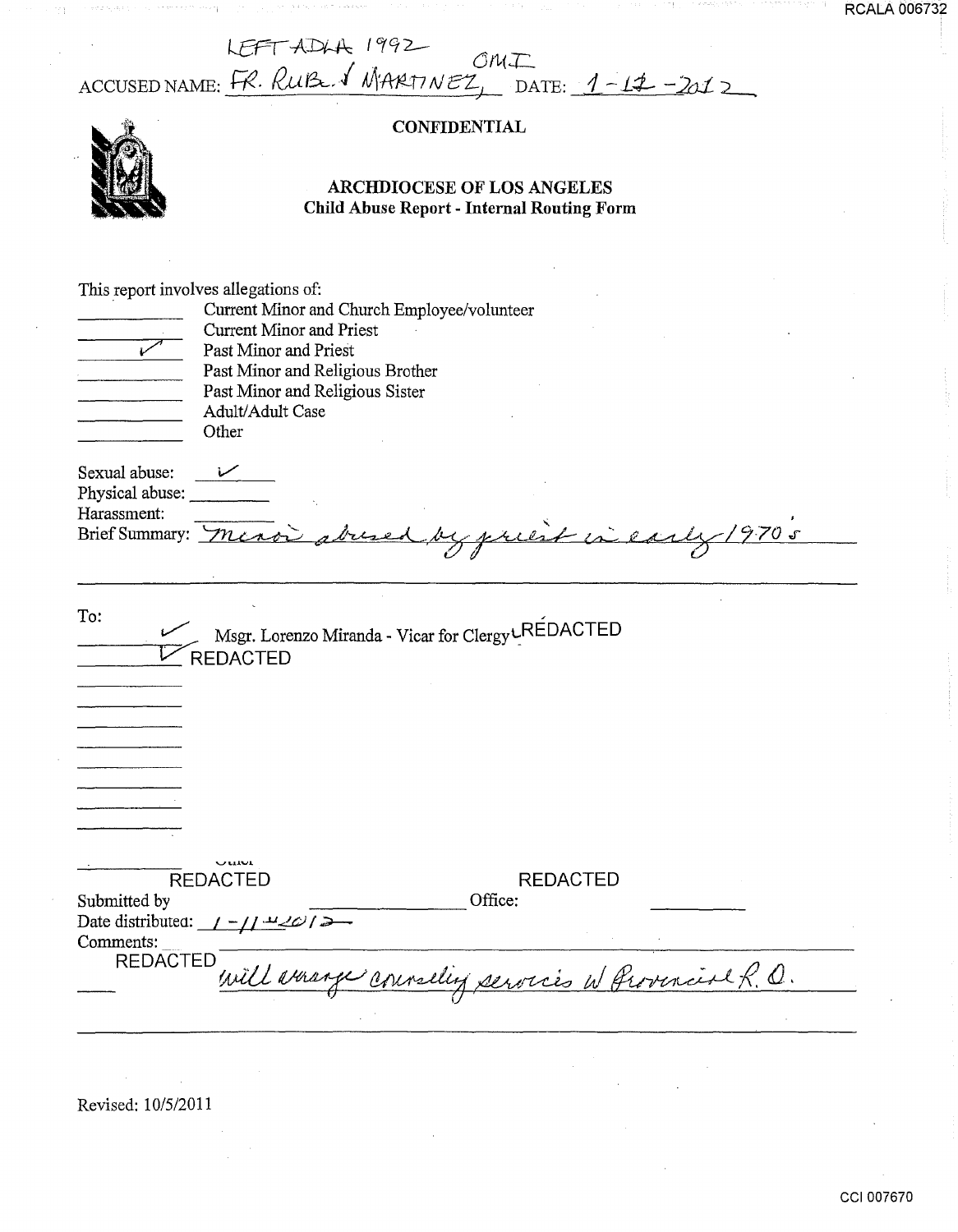

## ARCHDIOCESE OF LOS ANGELES CHILD ABUSE AND NEGLECT REPORTING FORM

| <b>MANDATORY</b>                             |                                                                                                                                                                                                                                                                                                                                                                                                                                                                                                                                                                                                                                                                                                                                                                                                                                                             |  |  |
|----------------------------------------------|-------------------------------------------------------------------------------------------------------------------------------------------------------------------------------------------------------------------------------------------------------------------------------------------------------------------------------------------------------------------------------------------------------------------------------------------------------------------------------------------------------------------------------------------------------------------------------------------------------------------------------------------------------------------------------------------------------------------------------------------------------------------------------------------------------------------------------------------------------------|--|--|
|                                              | NON-MANDATORY                                                                                                                                                                                                                                                                                                                                                                                                                                                                                                                                                                                                                                                                                                                                                                                                                                               |  |  |
|                                              |                                                                                                                                                                                                                                                                                                                                                                                                                                                                                                                                                                                                                                                                                                                                                                                                                                                             |  |  |
| Date Reported to the Archdiocese:            | 1/9/2012                                                                                                                                                                                                                                                                                                                                                                                                                                                                                                                                                                                                                                                                                                                                                                                                                                                    |  |  |
| Reported to Archdiocese by:                  | Victim                                                                                                                                                                                                                                                                                                                                                                                                                                                                                                                                                                                                                                                                                                                                                                                                                                                      |  |  |
| Alleged Victim:                              | <b>REDACTED</b>                                                                                                                                                                                                                                                                                                                                                                                                                                                                                                                                                                                                                                                                                                                                                                                                                                             |  |  |
| Current Address:                             |                                                                                                                                                                                                                                                                                                                                                                                                                                                                                                                                                                                                                                                                                                                                                                                                                                                             |  |  |
| Telephone:                                   |                                                                                                                                                                                                                                                                                                                                                                                                                                                                                                                                                                                                                                                                                                                                                                                                                                                             |  |  |
| Date of Birth:                               | REDACTED <sub>.960</sub>                                                                                                                                                                                                                                                                                                                                                                                                                                                                                                                                                                                                                                                                                                                                                                                                                                    |  |  |
| Alleged Perpetrator:                         | Fr. Ruben Martinez, O.M.I -Left ADLA 1992                                                                                                                                                                                                                                                                                                                                                                                                                                                                                                                                                                                                                                                                                                                                                                                                                   |  |  |
| Reported Date of Incident: (s)               | 1970 - 1972 not sure exact dates                                                                                                                                                                                                                                                                                                                                                                                                                                                                                                                                                                                                                                                                                                                                                                                                                            |  |  |
| Reported Circumstances of<br>Incident(s):    | REDACTED was an altar boy regularly scheduled for the 7:00 pm weekly Mass. His<br>father would drop him off and pick him up but often would be late. When he<br>was late, Fr. Ruben would suggest thatREDACTED come with him to the priest's<br>room so that he could shovREDACTED some wrestling moves. He recalls about 5<br>incidents where they would each be in their underwear and they would sit on<br>each other's face. The contact involved groping and genital oral sexual contact.<br>One evening the dad got into a car accident on the way to get his son. After that<br>they did not have the transportation to get to the parish so <sup>REDACTED</sup> again told<br>his parents (he had previously asked to stop being an altar boy but his dad<br>insisted that he serve) that he did not want to be an altar boy. The abuse<br>stopped. |  |  |
| Reported Type of Abuse or Neglect:           | Sexual                                                                                                                                                                                                                                                                                                                                                                                                                                                                                                                                                                                                                                                                                                                                                                                                                                                      |  |  |
| Reports to Public Authorities with<br>dates: | Victim was informed of their rights to report to public authorities.                                                                                                                                                                                                                                                                                                                                                                                                                                                                                                                                                                                                                                                                                                                                                                                        |  |  |
| Comments:                                    | -REDACTED<br>Victim wants counseling.<br>will coordinate with the Religious Order.                                                                                                                                                                                                                                                                                                                                                                                                                                                                                                                                                                                                                                                                                                                                                                          |  |  |
|                                              |                                                                                                                                                                                                                                                                                                                                                                                                                                                                                                                                                                                                                                                                                                                                                                                                                                                             |  |  |
|                                              | <b>REDACTED</b>                                                                                                                                                                                                                                                                                                                                                                                                                                                                                                                                                                                                                                                                                                                                                                                                                                             |  |  |
| Report initiated by:                         |                                                                                                                                                                                                                                                                                                                                                                                                                                                                                                                                                                                                                                                                                                                                                                                                                                                             |  |  |

RCALA 006733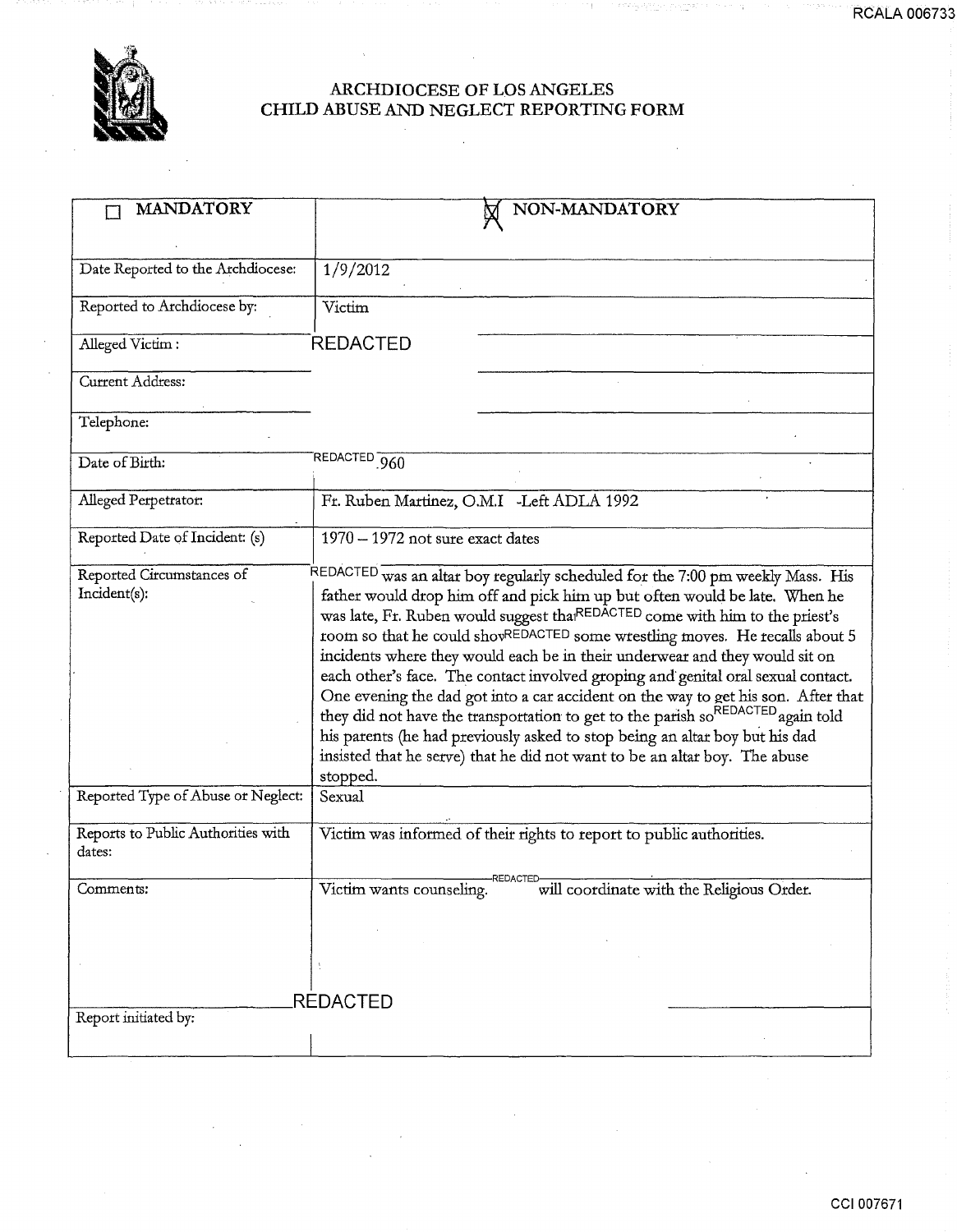# **Vicar for Clergy Database**

Clergy Assignment Record

 $\mathcal{A}$ 

# **Rev Ruben Martinez, O.M.I.**

| <b>Current Primary Assignment</b> |                            |                         | Age     | 111 |
|-----------------------------------|----------------------------|-------------------------|---------|-----|
| <b>Birth Date</b>                 | 1/1/1901                   |                         | Deanery | 0   |
| Birth City                        |                            |                         |         |     |
| Diaconate Ordination              |                            |                         |         |     |
| Priesthood Ordination             |                            |                         |         |     |
| Diocese Name                      |                            |                         |         |     |
| Date of Incardination             |                            |                         |         |     |
| Religious Community               | Oblates of Mary Immaculate |                         |         |     |
| <b>Ritual Ascription</b>          | Latin                      |                         |         |     |
| Ministry Status                   | Left Archdiocese           |                         |         |     |
| Seminary                          |                            |                         |         |     |
| Ethnicity                         | English                    |                         |         |     |
| Canon State                       | Relig. Order Priest        | <i>Incard Process</i> □ |         |     |
| Begin Pension Date                |                            |                         |         |     |

## **Fingerprint Verification and Safeguard Training**

Date Background Check Safeguard Training

## **Assignment History**

| Assignment<br>Left Archdiocese                                                                    | <b>Beginning Date</b><br>1/1/1992 | <i><b>Completion Date</b></i> |
|---------------------------------------------------------------------------------------------------|-----------------------------------|-------------------------------|
| Holy Family Catholic Church, Wilmington Associate Pastor (Parochial<br>Vicar), Active Service     | 9/1/1986                          | 12/31/1992                    |
| Holy Family Catholic Church, Wilmington Administrator Pro Tem, Active<br>Service                  | 9/1/1985                          | 8/31/1986                     |
| Holy Family Catholic Church, Wilmington Associate Pastor (Parochial<br>Vicar), Active Service     | 8/1/1982                          | 8/31/1985                     |
| Mary Immaculate Catholic Church, Pacoima Associate Pastor (Parochial<br>Vicar), Active Service    | 9/1/1974                          | 7/31/1982                     |
| Holy Family Catholic Church, Wilmington Associate Pastor (Parochial<br>Vicar), Active Service     | 6/30/1972                         | 8/31/1974                     |
| St. Ferdinand Catholic Church, San Fernando Associate Pastor (Parochial<br>Vicar), Active Service | 9/1/1970                          | 6/29/1972                     |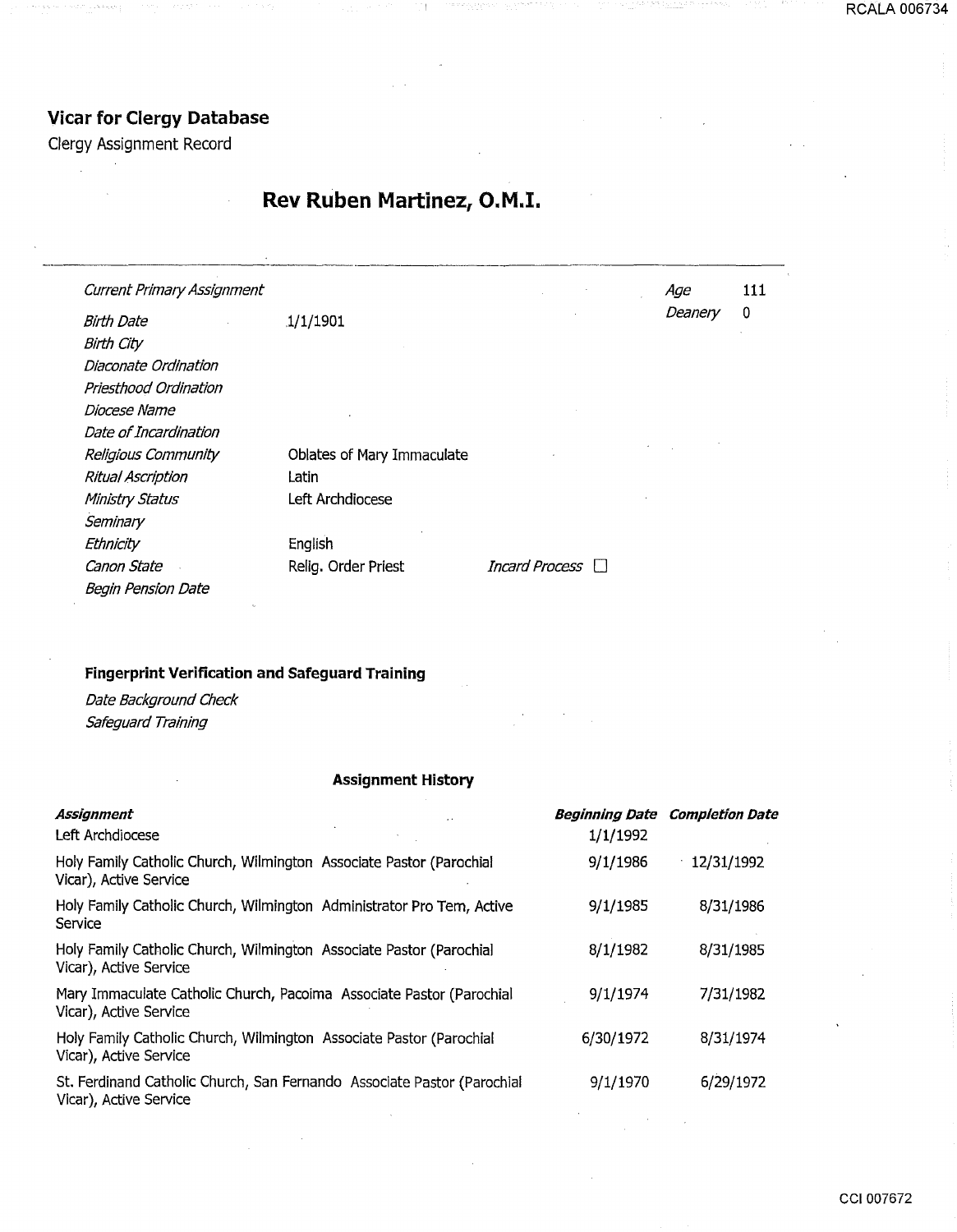

Archdiocese of Los Angeles

REDACTED <sup>3424</sup>

Wilshire Boulevard los Angeles California 90010-2241

May 11, 2012

Chief Rick Esteves Downey Police Department 10911 South Brookshire Avenue Downey, California 90241

REDACTED *Re: -an adult Fr. Ruben Martinez* 

Dear Chief Esteves:

In accordance with the Archdiocesan Policy on reporting to law enforcement instances of abuse or neglect involving minors, we have enclosed a copy of a non-mandatory Child Abuse Report submitted by our Victims Assistance Ministry Coordinator.

The alleged victim, now an adult, alleges sexual abuse when he was a minor by a fonner priest in our Archdiocese. The priest left the Archdiocese of Los Angeles in 1992. The victim has been advised to report to the police authorities directly and was told that we would also report this alleged incident.

Please feel free to contact me at REDACTED this matter. should you have any questions with reference to

Yours very truly, REDACTED

Encls.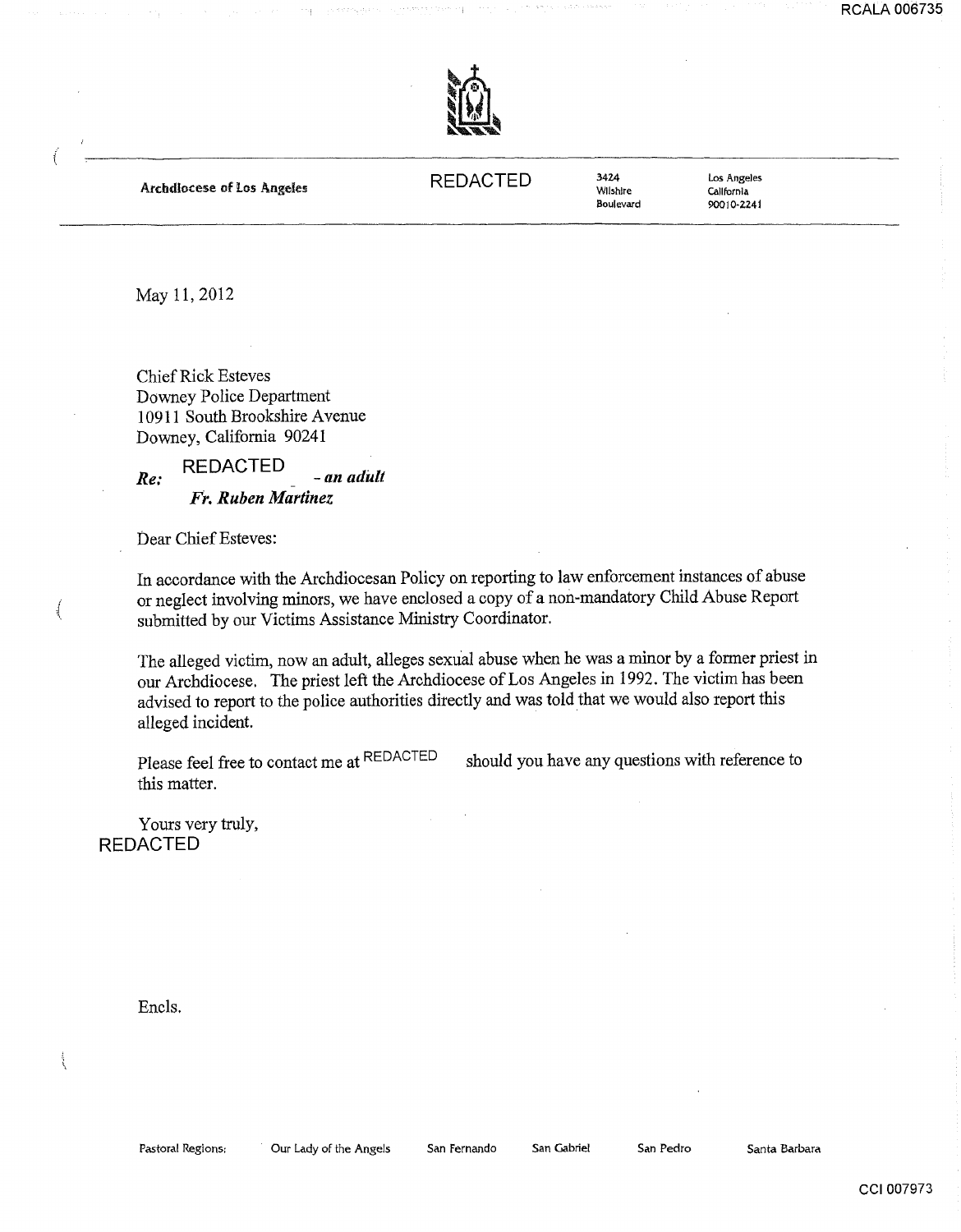ACCUSED NAME: FR. RUBEN MARTINEZ, DATE: 1-12-2012

아이 회사 지역은 이번 사람이 어려워 주었다.

## **CONFIDENTIAL**



## ARCHDIOCESE OF LOS ANGELES Child Abuse Report -Internal Routing Form

| This report involves allegations of:<br>ممره<br>Sexual abuse:<br>Physical abuse:<br>Harassment: | Current Minor and Church Employee/volunteer<br><b>Current Minor and Priest</b><br>Past Minor and Priest<br>Past Minor and Religious Brother<br>Past Minor and Religious Sister<br>Adult/Adult Case<br>Other<br>Brief Summary: Meros abuse | pre Stogner -<br>par peller réport<br>970s<br>by priest in e |
|-------------------------------------------------------------------------------------------------|-------------------------------------------------------------------------------------------------------------------------------------------------------------------------------------------------------------------------------------------|--------------------------------------------------------------|
| $\Gamma$ o:                                                                                     | Msgr. Lorenzo Miranda - Vicar for Clergy LREDACTED<br><b>REDACTED</b>                                                                                                                                                                     |                                                              |
| Submitted by:<br>Comments:                                                                      | <b>REDACTED</b><br>Date distributed: $1 - 1/1.42$ $\omega$ / $\omega$<br>VAM will verange connelling services w Grovenial R.O.                                                                                                            | Office: $V$ Ar $V$                                           |

Revised: 10/5/2011

 $\overline{\mathfrak{t}}$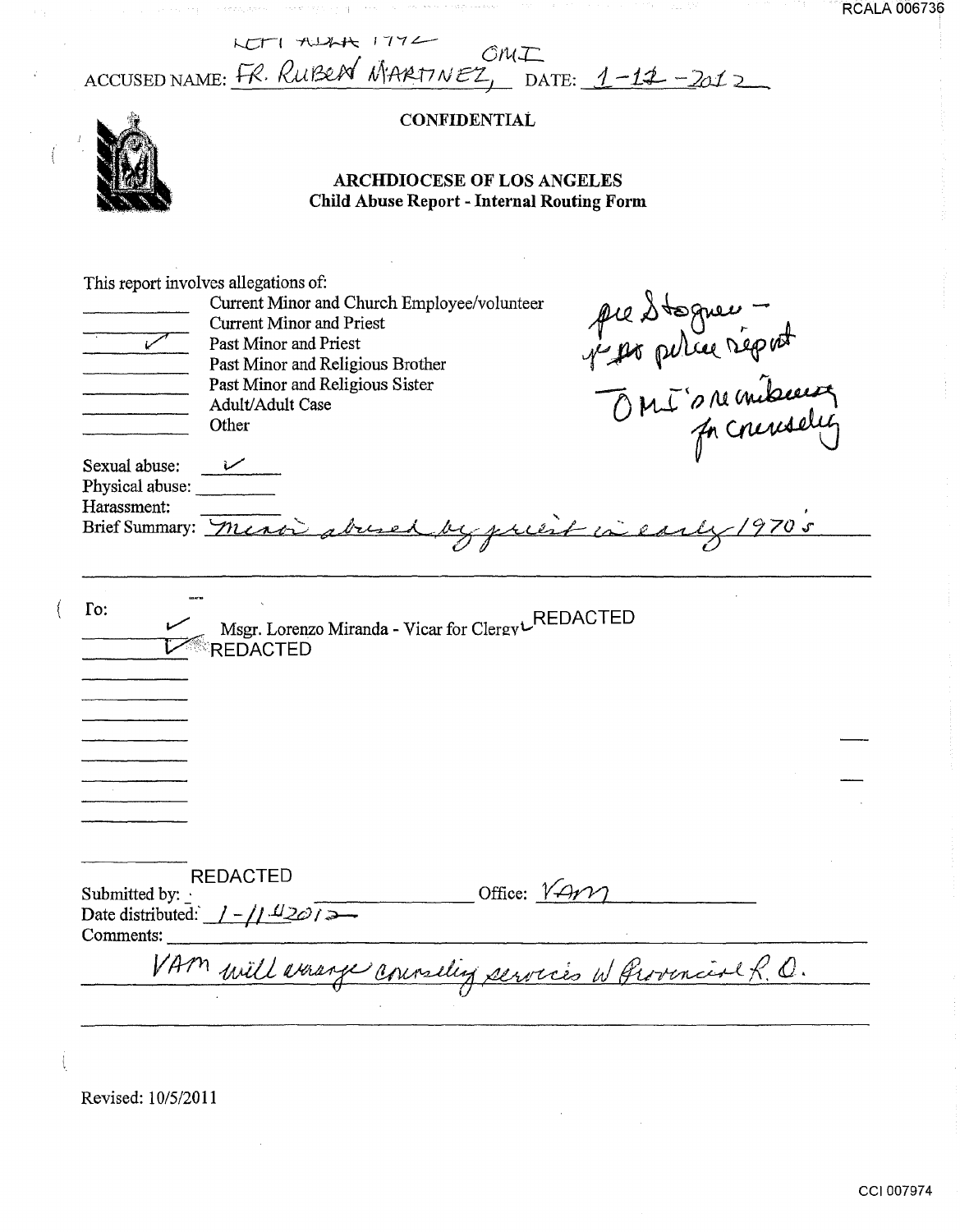1116

a da kuma a wasa wakazi

91.

Í

 $\left\{ \right.$ 

## ARCHDIOCESE OF LOS ANGELES CHILD ABUSE AND NEGLECT REPORTING FORM

| <b>MANDATORY</b>                             | NON-MANDATORY                                                                                                                                                                                                                                                                                                                                                                                                                                                                                                                                                                                                                                                                                                                                                                                                                                                |
|----------------------------------------------|--------------------------------------------------------------------------------------------------------------------------------------------------------------------------------------------------------------------------------------------------------------------------------------------------------------------------------------------------------------------------------------------------------------------------------------------------------------------------------------------------------------------------------------------------------------------------------------------------------------------------------------------------------------------------------------------------------------------------------------------------------------------------------------------------------------------------------------------------------------|
|                                              |                                                                                                                                                                                                                                                                                                                                                                                                                                                                                                                                                                                                                                                                                                                                                                                                                                                              |
| Date Reported to the Archdiocese:            | 1/9/2012                                                                                                                                                                                                                                                                                                                                                                                                                                                                                                                                                                                                                                                                                                                                                                                                                                                     |
| Reported to Archdiocese by:                  | Victim                                                                                                                                                                                                                                                                                                                                                                                                                                                                                                                                                                                                                                                                                                                                                                                                                                                       |
| Alleged Victim:                              | REDACTED                                                                                                                                                                                                                                                                                                                                                                                                                                                                                                                                                                                                                                                                                                                                                                                                                                                     |
| Current Address:                             |                                                                                                                                                                                                                                                                                                                                                                                                                                                                                                                                                                                                                                                                                                                                                                                                                                                              |
| Telephone:                                   |                                                                                                                                                                                                                                                                                                                                                                                                                                                                                                                                                                                                                                                                                                                                                                                                                                                              |
| Date of Birth:                               | <b>REDACIED</b>                                                                                                                                                                                                                                                                                                                                                                                                                                                                                                                                                                                                                                                                                                                                                                                                                                              |
| Alleged Perpetrator:                         | Fr. Ruben Martinez, O.M.I -Left ADLA 1992                                                                                                                                                                                                                                                                                                                                                                                                                                                                                                                                                                                                                                                                                                                                                                                                                    |
| Reported Date of Incident: (s)               | 1970 - 1972 not sure exact dates                                                                                                                                                                                                                                                                                                                                                                                                                                                                                                                                                                                                                                                                                                                                                                                                                             |
| Reported Circumstances of<br>Incident(s):    | REDACTED was an altar boy regularly scheduled for the 7:00 pm weekly Mass. His<br>father would drop him off and pick him up but often would be late. When he<br>was late, Fr. Ruben would suggest that REDACTED come with him to the priest's<br>room so that he could show REDACTED some wrestling moves. He recalls about 5<br>incidents where they would each be in their underwear and they would sit on<br>each other's face. The contact involved groping and genital oral sexual contact.<br>One evening the dad got into a car accident on the way to get his son. After that<br>they did not have the transportation to get to the parish so REDACTED again told<br>his parents (he had previously asked to stop being an altar boy but his dad<br>insisted that he serve) that he did not want to be an altar boy. The abuse<br>stopped.<br>Sexual |
| Reported Type of Abuse or Neglect:           |                                                                                                                                                                                                                                                                                                                                                                                                                                                                                                                                                                                                                                                                                                                                                                                                                                                              |
| Reports to Public Authorities with<br>dates: | Victim was informed of their rights to report to public authorities.                                                                                                                                                                                                                                                                                                                                                                                                                                                                                                                                                                                                                                                                                                                                                                                         |
| Comments:                                    | Victim wants counseling. VAM will coordinate with the Religious Order.                                                                                                                                                                                                                                                                                                                                                                                                                                                                                                                                                                                                                                                                                                                                                                                       |
| Report initiated by:                         | <b>REDACTED</b>                                                                                                                                                                                                                                                                                                                                                                                                                                                                                                                                                                                                                                                                                                                                                                                                                                              |

RCALA 006737

ang ny p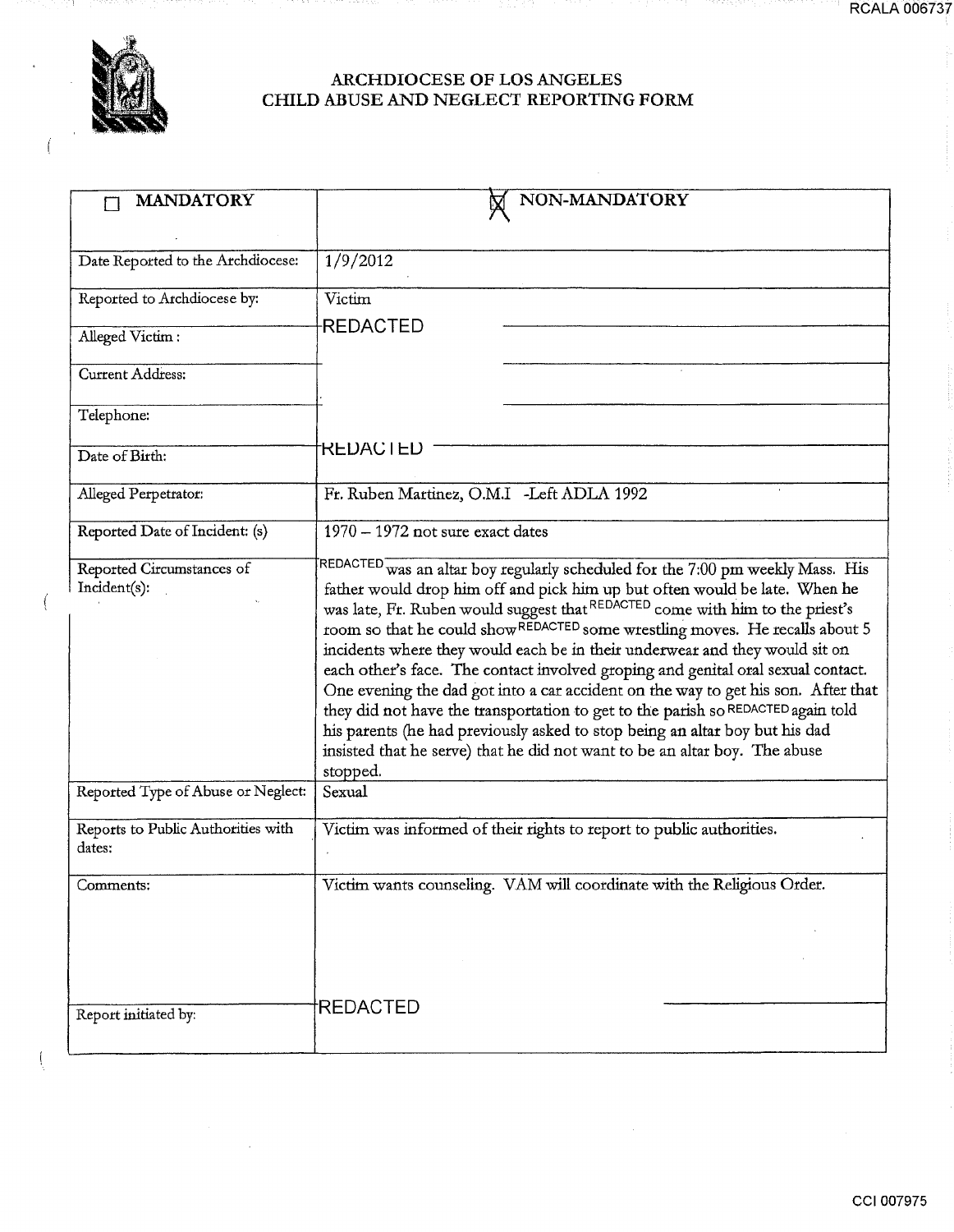## RCALA 006738



![](_page_15_Figure_2.jpeg)

\.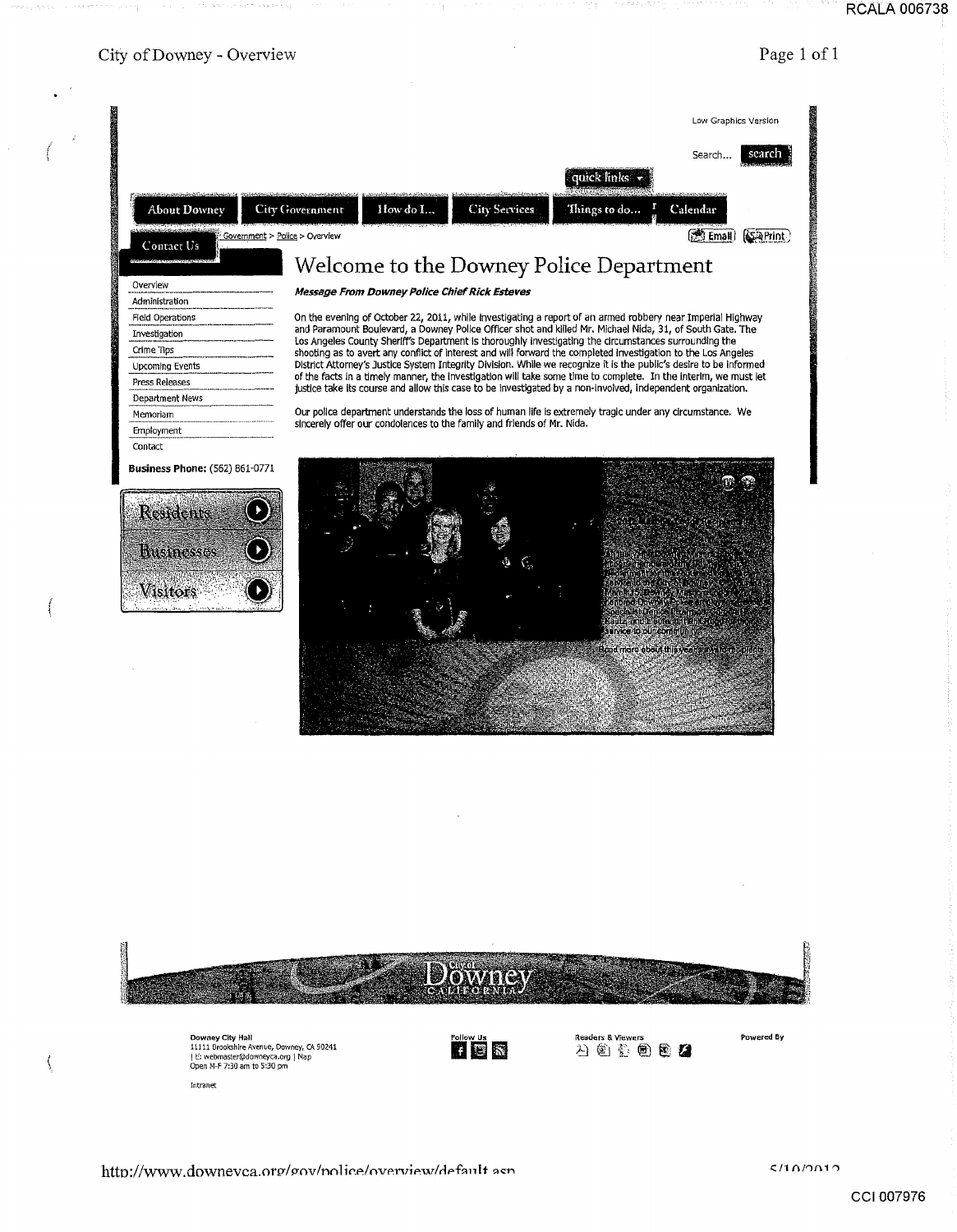## City of Downey - Residents **Page 1 of 3**

Å  $\mathfrak{f}% _{k}$ 

![](_page_16_Figure_4.jpeg)

#### **The People**

Caring and civic-minded--those are two words that describe Downey's residents. There are more than 120 civic and service groups that work together to make Downey a better place to live.

#### **Population and Housing**

With a population of 110,000 in an area of 12.5 square miles, Downey offers a wide range of housing opportunities. City building records for 1997 show that 60 percent of the total dwelling units are single-family homes. Another 40 percent are apartments and condominiums.

#### **Library**

#### **Downey City Library**  11121 Brookshire Avenue Downey, CA (562) 923-7360

Located within the Civic Center complex, the Downey City Library in the spring of 1984 opened its newly enlarged 27,500-square-foot facility. Services include adult and children's sections and audiovisual, circulation and technical departments.

#### **Chamber of Commerce**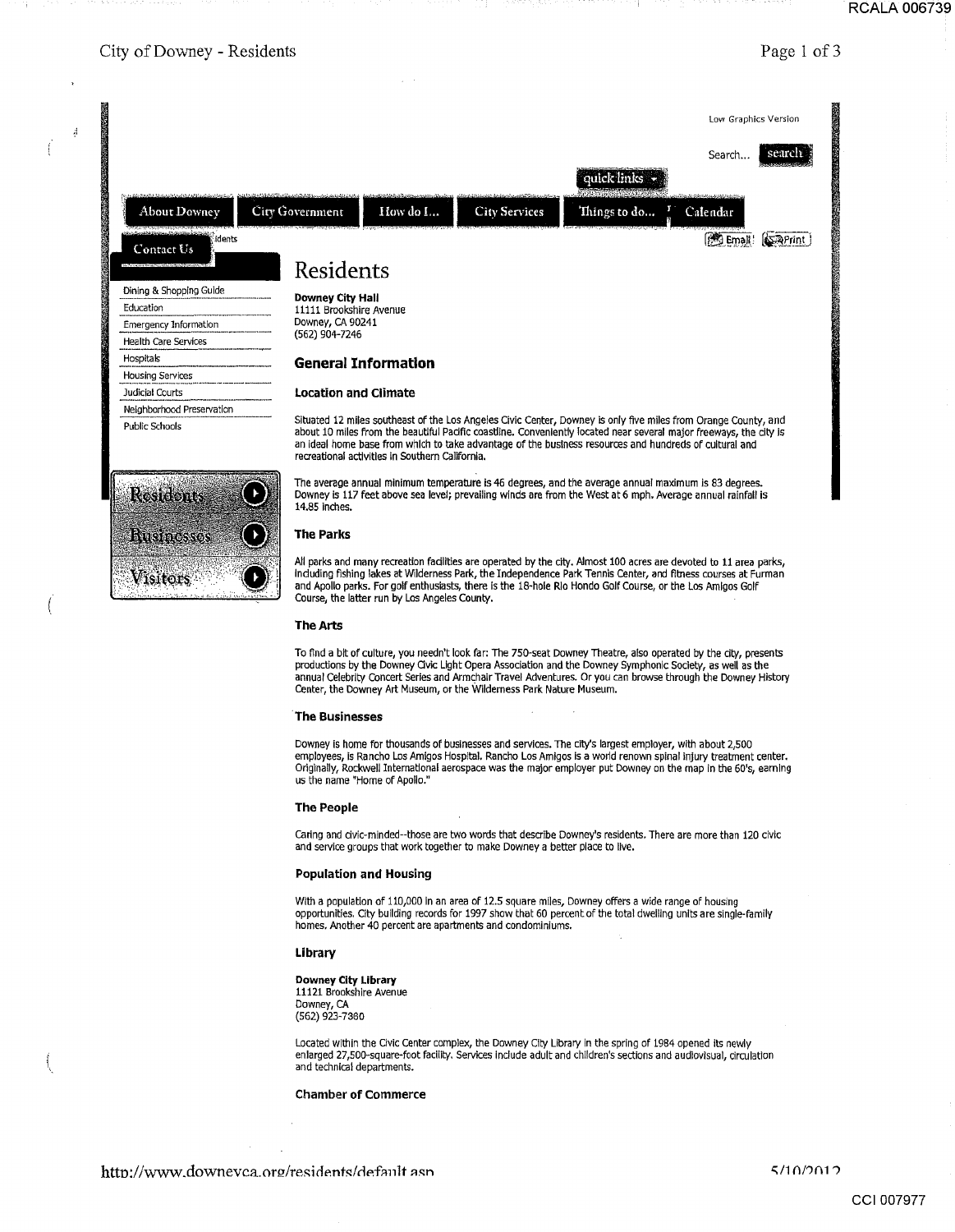$\big($ 

 $\sqrt{ }$ ţ

Oowney Chamber of Commerce 11131 Brookshire Avenue Downey, CA 90241 (562) 923-2.191

Education

#### Downey Unified School District

11627 S. Brookshire Avenue Downey, CA 90241 (562) 469-6500 htto://www.dusd.net/

#### Adult Education

For adults, there is the Downey Adult School, Cerritos College in nearby Norwalk, and more than a half dozen colleges or universities within easy driving distance.

#### Downey Adult School

11042 Brookshire Avenue (562) 869-7396

#### Cerritos College

11110 E. Alondra Blvd. Norwalk, CA 869-2451

#### Rio Hondo College 3600 Workman Mill Road Whittier, CA 692-0921

#### Emergency Numbers 9-1-1

This three-digit number, nine-one-one, may be instrumental in saving your life - or saving someone else's. The<br>911 system covers all of Los Angeles County and is to be used for any police, fire, or medical **emergency only** Just dial 9-1-1 and state the nature of the emergency. The telephone number from which you are calling,<br>whether published or unlisted, will be automatically displayed on a viewing screen located at the public safety<br>answer crisis, and to immediately dispatch the necessary aid.

#### Downey Fire Department

In emergendes dial 911. Business Office 11111 Brookshire Ave. Downey, CA

#### Downey Police Department

In emergendes dial 911. Business Office 10911 S. Brookshire Ave. Downey, CA

#### Southeast Area Animal Control Authority (SEAACA)

(562) 803-3301 CHP/California Highway Patrol 869-0503

#### Crisis Intervention Agency Ask the Operator for ZENITH 2-1234

Hospitals

### Downey Regional Medical Center

11500 S. Brookshire Ave. Downey, CA (562) 806-5000

#### Kaiser Permanente Hospital

9333 East Imperial Highway Downey, CA (562) 657-9000?

#### Rancho Los Amigos Medical Center

7601 E. Imperial Hwy. Downey, CA (562) 922:-7111 (A County facility for the treatment and rehabilitation of crippling, chronic diseases.)

Other health facilities include 11 convalescent hospitals and nursing homes, and numerous retirement facilities.

Judicial Courts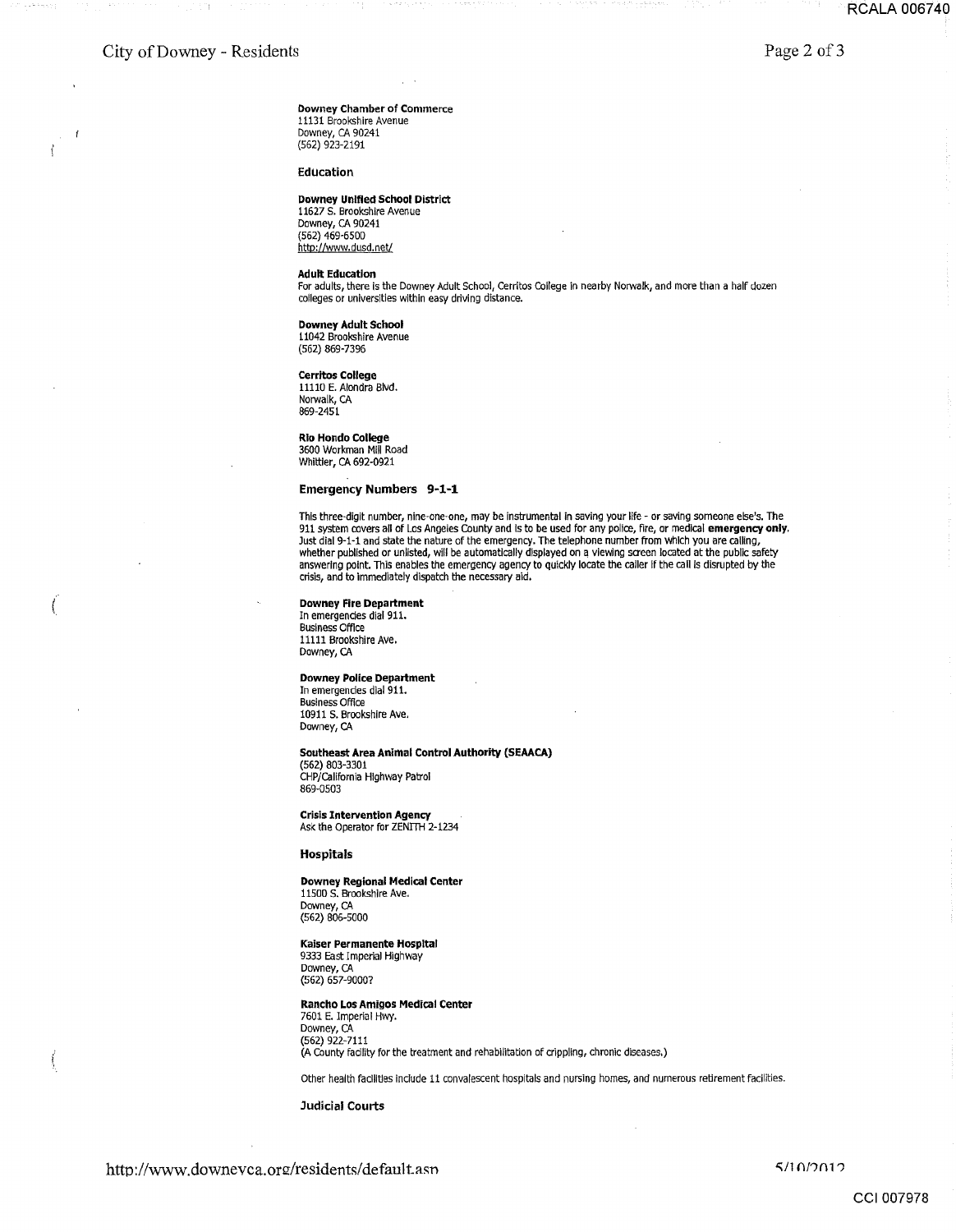$\overline{1}$ 

 $\left($ 

Page 3 of 3

**Downey Court**  7500 E. Imperial Hwy. Downey, CA (562) 940-8611

**Norwalk Court**  12720 Norwalk Blvd. Norwalk, CA (562) 868-9711

**u.s. Postal Service** 

#### **Downey Main Post Office**

8111 s. Firestone Blvd., Downey, CA (562) 622-5745

**North Downey Stn.**  10345 s. Lakewood Blvd. (562) 861-2917

**South Downey Stn.**  7911 E. Imperial Hwy. (562) 861-3035

### **Utilities /Service**

Verizon Telephone Time Warner Cable Southern California Edison co. Southern California Gas CO. Water Bllling - Oty of Downey

(800) 483-1000 (888) 892-2253 (800) 655-4555 (800) 427-2200 (562) 904-7246

**Readers &. Viewers** Powered By

tt:J ~ l}.ll @\_\_; @il *tJ* 

![](_page_18_Picture_13.jpeg)

Follow Us<br>**Ed | Si | Si |** 

**Downey City Hall Follow Use**<br>11111 Brookshire Avenue, Downey, CA 90241<br>| E: webmaster@downeyca.org | Map **III | International Contract Contract Contract Contract Contract Contract Contra<br>Open M-F 7:30 am to 5:30 pm** 

**Intranet**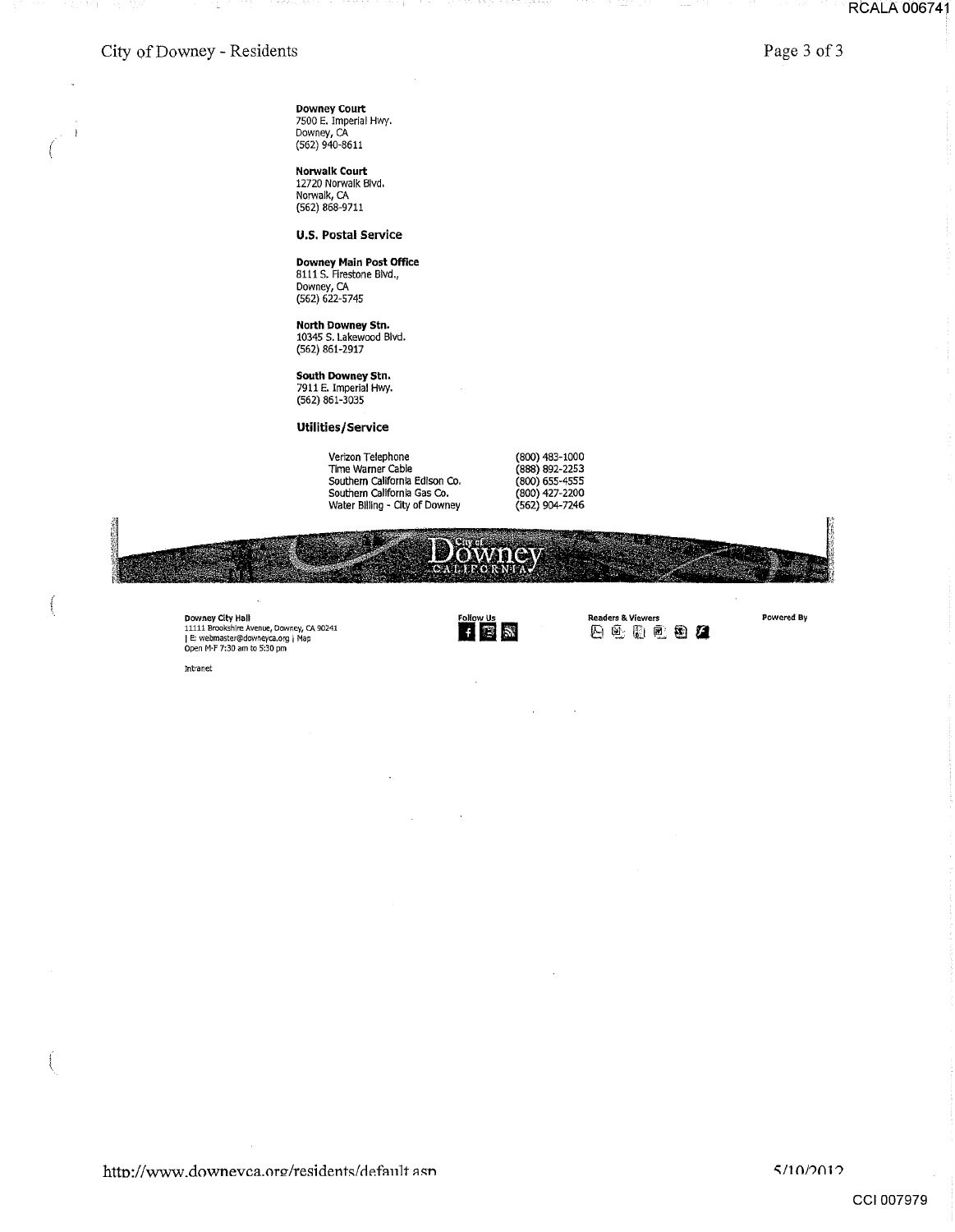![](_page_19_Picture_1.jpeg)

### REDACTED

Archdlocese of Los Angeles

3424 Wilshire Boulevard

los Angeles California 90010-2241

June 25, 2012

Captain Ann Clark Los Angeles Police Department Wilmington Station 2175 John S. Gibson Boulevard San Pedro, California 90732

## *Re:* REDACTED *-adult victim Fr. Ruben Martinez*

Dear Captain Clark:

In accordance with the Archdiocesan Policy on reporting to law enforcement instances of abuse or neglect involving minors, we have enclosed a copy of a non-mandatory Child Abuse Report submitted by our Victims Assistance Ministry Coordinator.

The alleged victim, how an adult, alleges sexual abuse when he was a minor by a former priest in our Archdiocese. The priest left the Archdiocese of Los Angeles in 1992 and the Religious Order has advised that the priest has not been in ministry for many years. Although the victim did not wish to be interviewed for an official report to the Archdiocese of Los Angeles, I am attaching a copy of an electronic mail communication in which he provides some details of the alleged sexual abuse. The victim has been advised to report to the police authorities directly and was told that we would also report this alleged incident.

Please feel free to contact me at 213<sup>REDACTED</sup> should you have any questions with reference to this matter.

Yours very truly, REDACTED

Encls.

REDACTED cc:

CCI 007980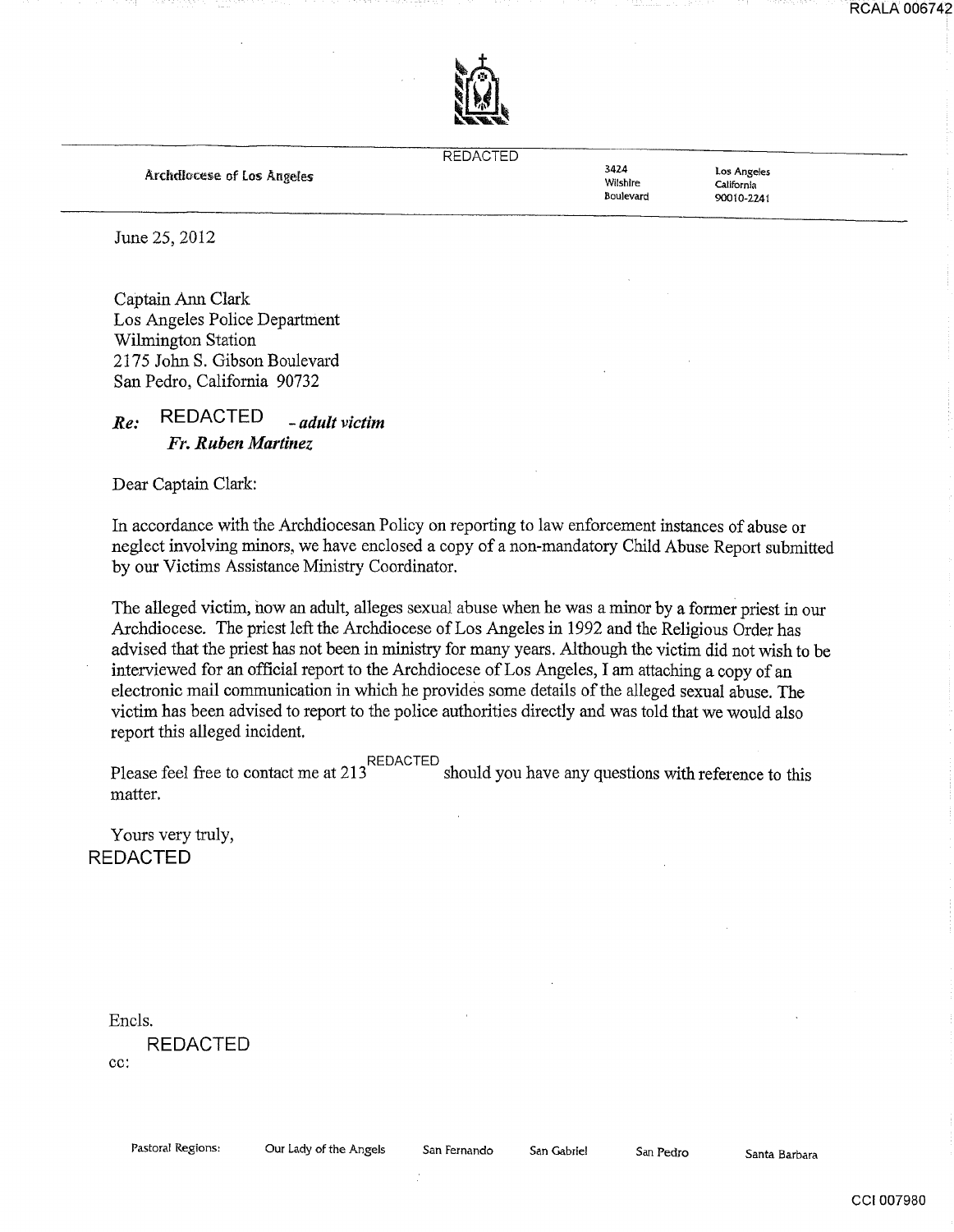![](_page_20_Picture_0.jpeg)

27.73

 $\sim$ 

의.

## ARCHDIOCESE OF LOS ANGELES CHILD ABUSE AND NEGLECT REPORTING FORM

| <b>MANDATORY</b>                   | <b>N</b> <sup>*</sup> NON-MANDATORY                                                                                 |
|------------------------------------|---------------------------------------------------------------------------------------------------------------------|
|                                    |                                                                                                                     |
| Date Reported to the Archdiocese:  | May 31, 2012                                                                                                        |
| Reported to Archdiocese by:        | Victim                                                                                                              |
| Alleged Victim:                    | REDACTED                                                                                                            |
| Current Address:                   | REDACTED                                                                                                            |
| Telephone:                         |                                                                                                                     |
| Date of Birth:                     | Approximately 1972                                                                                                  |
| Alleged Perpetrator:               | Fr. Ruben Martinez, OMI - Left ADLA 1992. Lives out of state.                                                       |
| Reported Date of Incident: (s)     | 1982-1984                                                                                                           |
| Reported Circumstances of          | "REDACTED<br>alleges sexual molestation in 1928-1984 when he was<br>Email indicates                                 |
| Incident(s):                       | about 10-12 years old by Fr. Ruben Martinez at Holy Family Church in                                                |
|                                    | Wilmington.                                                                                                         |
|                                    |                                                                                                                     |
|                                    |                                                                                                                     |
|                                    |                                                                                                                     |
|                                    |                                                                                                                     |
| Reported Type of Abuse or Neglect: | Sexual                                                                                                              |
| Reports to Public Authorities with | Advised right to report to authorities.                                                                             |
| dates:                             |                                                                                                                     |
| Comments:                          | Referred matter to REDACTED<br>Vicar Provincial. Counseling                                                         |
|                                    | supported by religious order.                                                                                       |
|                                    | Victim not sure if he wants to meet with VAC at this time. Wants<br>confidentiality. Explained we report all calls. |
|                                    | <b>REDACTED</b>                                                                                                     |
|                                    |                                                                                                                     |
| Report initiated by:               | <b>REDACTED</b>                                                                                                     |
|                                    |                                                                                                                     |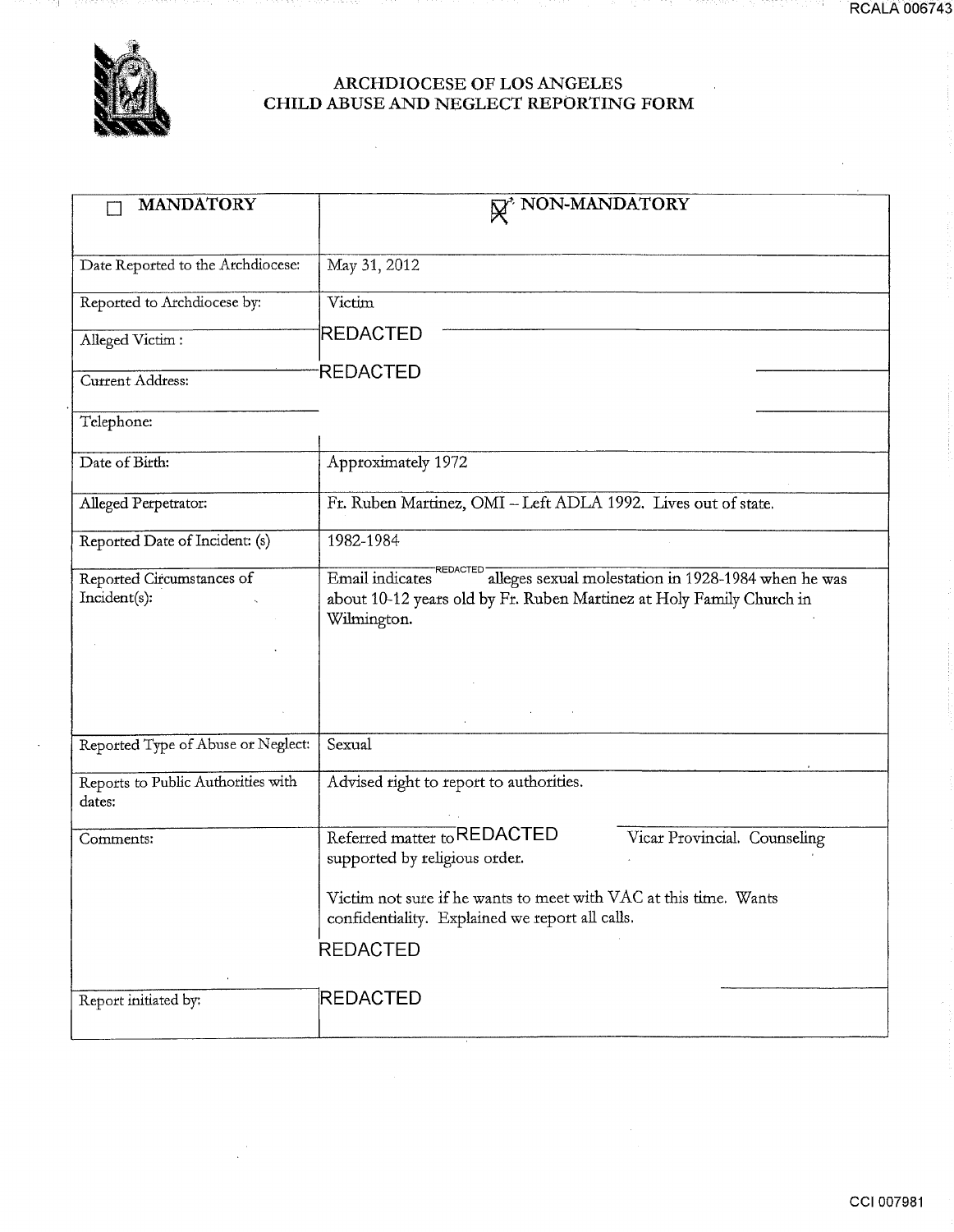## REDACTED

From: Sent: To: Subject:

REDACTED Tuesday, June 05, 2012 11:35 AM **REDACTED** RE: Father Ruben Martinez, Wilmington

Hello REDACTED

Thank you for returning my call. I realize how difficult it is to make that call. I am sorry to hear about your experience and reiterate my offer to meet with you to discuss further counseling needs. Your healing is our primary concern Robert.

Please let me know if I can be of further assistance. I can be reached atREDACTED

Regards, REDACTED

**From:** REDACTED **Sent: Thursday, May 31, 2012 2:59 PM To:** REDACTED Subject: **Father Ruben Martinez**, wilmington

In the early 80s when I was a pre-teen, Father Ruben molested me at the Holy Family Church in Wilmington between 1982-1984 when I was around the age of 10 - 12 years old. I lived with my aunt for some time on East "L" Street in Wilmington and we would go to Church there, and after my dad came out of the army I went to live with him but I would commute to Fries Elementary in Wilmington. Sometimes I didn't want to go home till later because he had us living in a motel with some strange woman and I avoided her. I was always drawn to the church and that is where Father Ruben "befriended" me.

I always blocked it out. I used to think it was my imagination when I'd get fuzzy thoughts. As a teen I was always depressed and tried suicide many times.

And I turned to substances to cover up feelings of shame. I've thought about those incidents in the past year. And I have finally started to accept that they did happen.

I'm one day short of being 19 months clean & sober. And after doing a lot of writing and step-work around this issue I know longer hold toxic shame over this. I've been reading these past few days on others in similar situations. And I've been reading on the fraud and criminal acts by the Church to protect these pedophile priests. And I saw on the OMI order's site that Father Ruben is still an active priest within the Church and they actually celebrate his time in the order. Really? Wow. While there levels of forgiveness that are required for me to grow and move forward, I wonder why all this stands the way it does.

I want him removed from any service in the church!

Also, I've read about the one year status of limitations for civil cases, and charges. I also read that some attorneys are litigating these matters using extensions of the status of limitations for fraud and other basis. In the past few years, I have also become active  $\overrightarrow{R}$ 

1